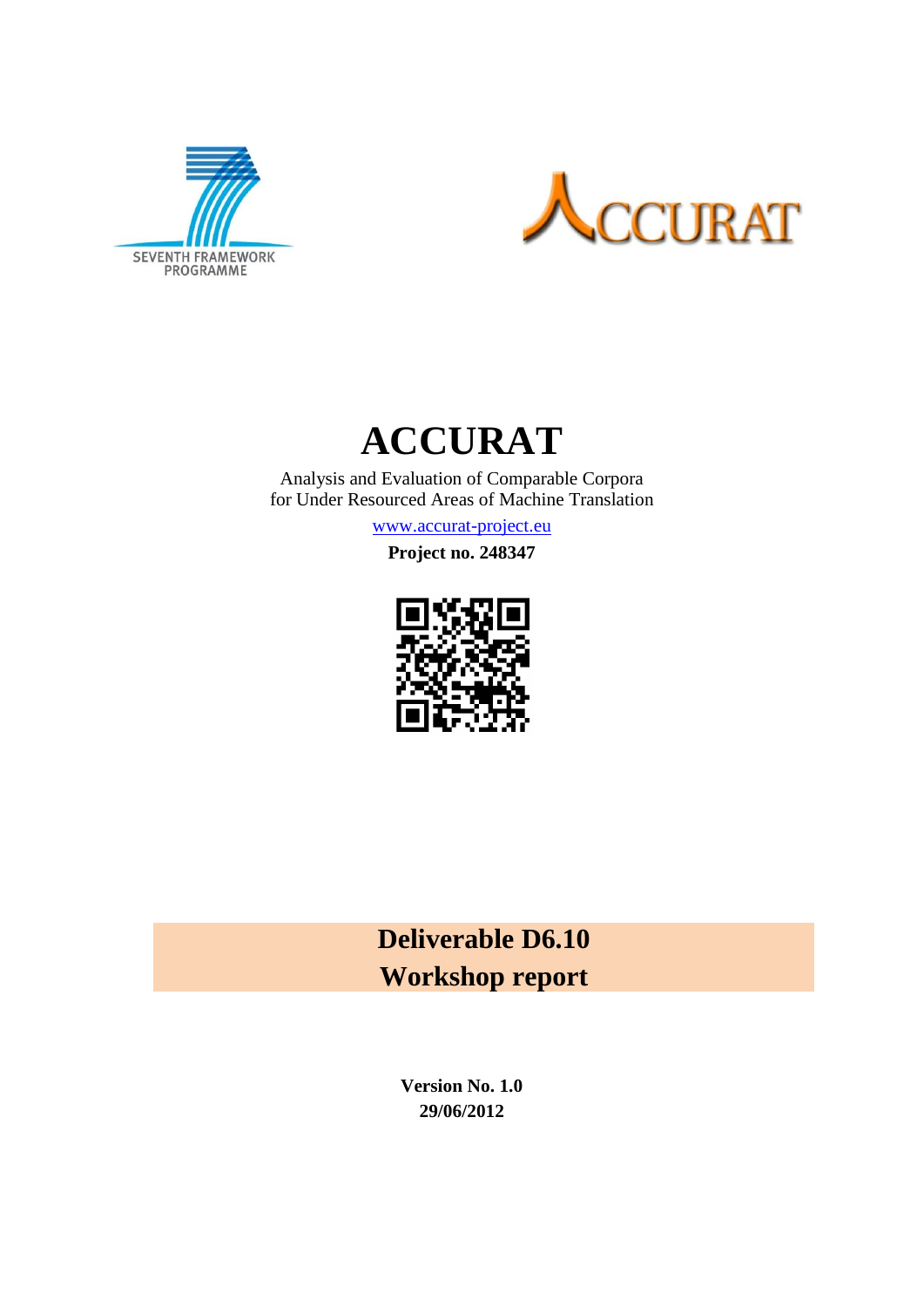



#### **Document Information**

| Deliverable number:                       | D <sub>6.10</sub>                          |
|-------------------------------------------|--------------------------------------------|
| Deliverable title:                        | Workshop report                            |
| Due date of deliverable:                  | 30/06/2012                                 |
| Actual submission date<br>of deliverable: | 29/06/2012                                 |
| Main Author(s):                           | Marko Tadić                                |
| Participants:                             | Božo Bekavac, Željko Agić, Nikola Ljubešić |
| Internal reviewer:                        | Tilde                                      |
| Workpackage:                              | WP <sub>6</sub>                            |
| Workpackage title:                        | <b>Dissemination</b>                       |
| Workpackage leader:                       | <b>FFZG</b>                                |
| <b>Dissemination Level:</b>               | PU                                         |
| Version:                                  | V1.0                                       |
| Keywords:                                 | dissemination activities, workshop         |

### **History of Versions**

| <b>Version</b>   | Date       | <b>Status</b> | Name of the<br>Author<br>(Partner) | <b>Contributions</b>                                             | Description/<br><b>Approval Level</b> |
|------------------|------------|---------------|------------------------------------|------------------------------------------------------------------|---------------------------------------|
| V <sub>0.5</sub> | 05/06/2012 | Draft         | <b>FFZG</b>                        | Marko Tadić                                                      | First draft                           |
| V <sub>0.6</sub> | 25/06/2012 | Draft         | <b>FFZG</b>                        | Marko Tadić,<br>Božo Bekavac,<br>Željko Agić,<br>Nikola Ljubešić | Reordering of<br>some paragraphs      |
| V <sub>0.7</sub> | 29/06/2012 | Draft         | <b>FFZG</b>                        | Marko Tadić                                                      | Corrected minor<br>typing errors      |

### **EXECUTIVE SUMMARY**

In this deliverable the report on organisation and rolling out of two ACCURAT workshops is presented. The first one was targeting translation and localisation industry and it was organised within GALA2012 conference in Monte Carlo, on 2012-03-25. The second workshop was organised as one of LREC2012 post-conference workshops in Istanbul, on 2012-05-26. With these workshops ACCURAT specifically targeted for dissemination two different communities, industry and research respectively.

This deliverable encompasses Deliverable D6.5 which was postponed from M15.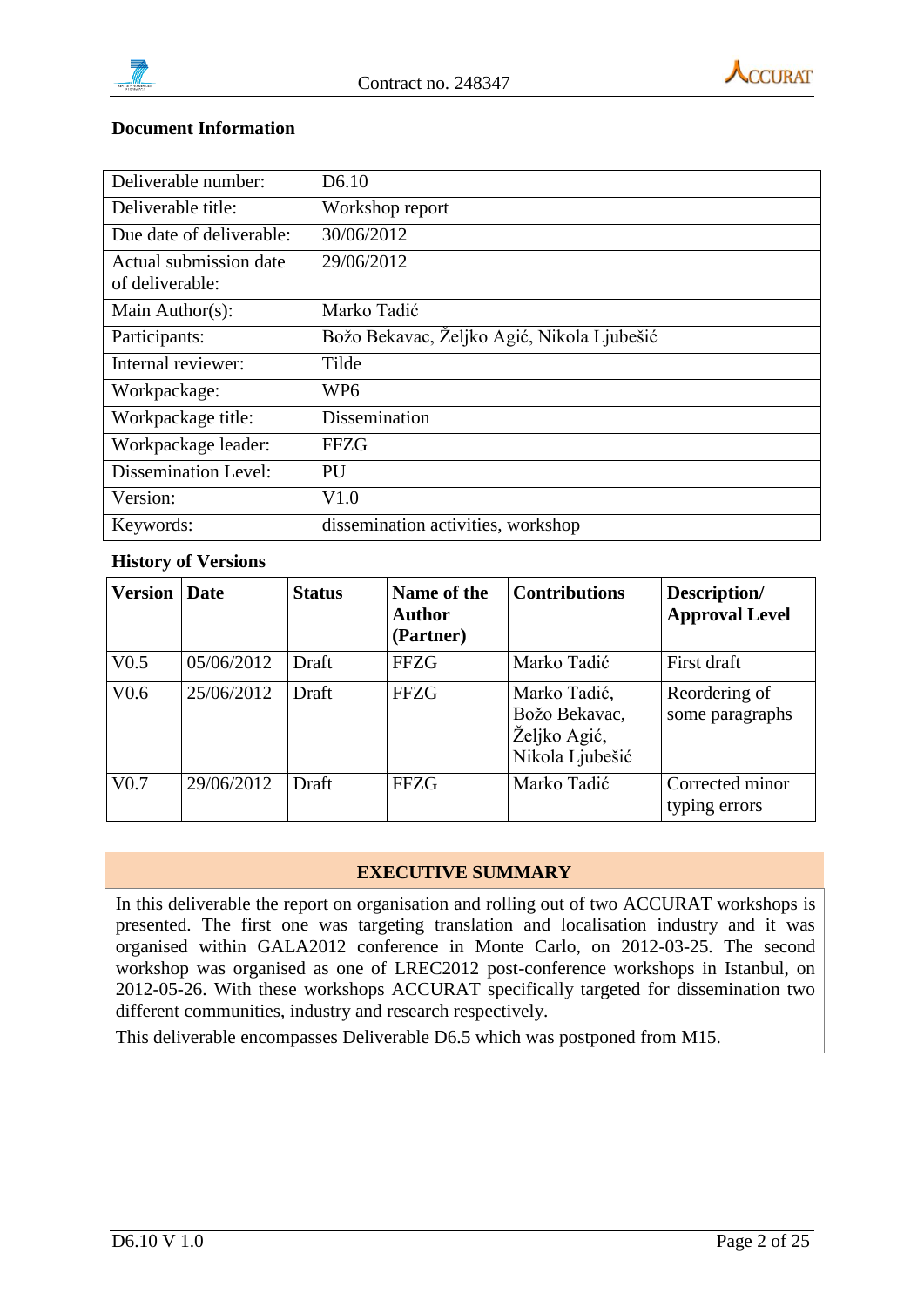



# **Table of Contents**

| 1            |                          |                                                                                |  |  |  |  |
|--------------|--------------------------|--------------------------------------------------------------------------------|--|--|--|--|
| $\mathbf{2}$ |                          |                                                                                |  |  |  |  |
| $\mathbf{3}$ |                          |                                                                                |  |  |  |  |
|              | 3.1<br>3.2<br>3.3        |                                                                                |  |  |  |  |
|              |                          |                                                                                |  |  |  |  |
|              | 4.1<br>4.2<br>4.3<br>4.4 |                                                                                |  |  |  |  |
| 5            |                          |                                                                                |  |  |  |  |
|              |                          |                                                                                |  |  |  |  |
|              |                          | Appendix B Text of the first LREC2012 workshop proposal 13                     |  |  |  |  |
|              |                          | Appendix C: Text of the LREC2012 workshop proposal merged with the proposal    |  |  |  |  |
|              |                          | <b>Appendix D:</b> The final Call for Papers of the merged LREC2012 workshop22 |  |  |  |  |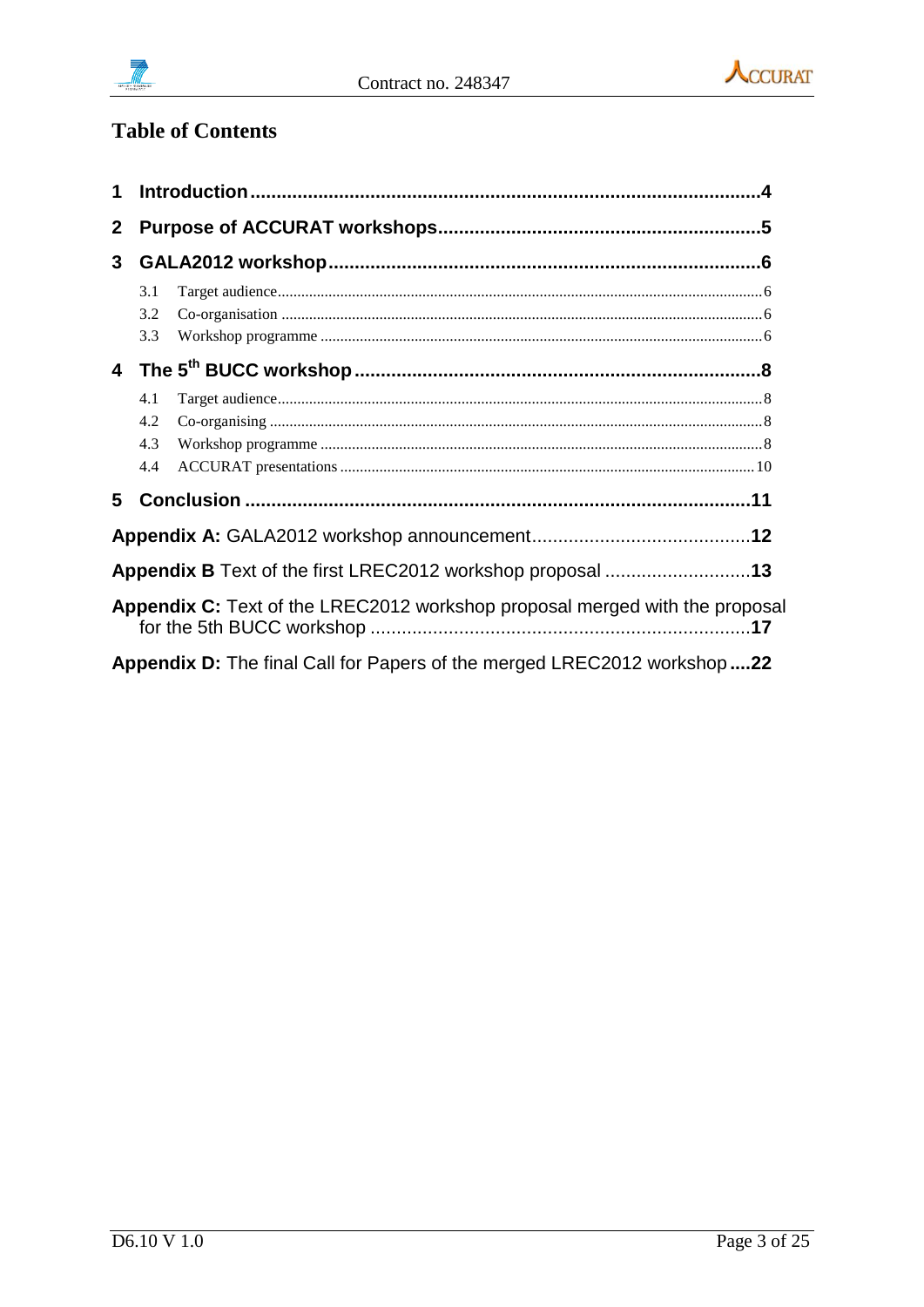



# <span id="page-3-0"></span>**1 Introduction**

The overall goal of WP6 is to **disseminate** project results and to transfer the project knowledge, technologies, lessons learned and best practices to interested communities and thus to ensure their worldwide impact and long-term sustainability. Also, one of the goals of WP6 is to provide insight into exploitation plans of the tools developed within the ACCURAT project.

This deliverable D6.10 is the report on two ACCURAT workshops that were organised in order to bring closer the targeted audience and disseminate information about the ACCURAT project during the last four months at the most important events in the field.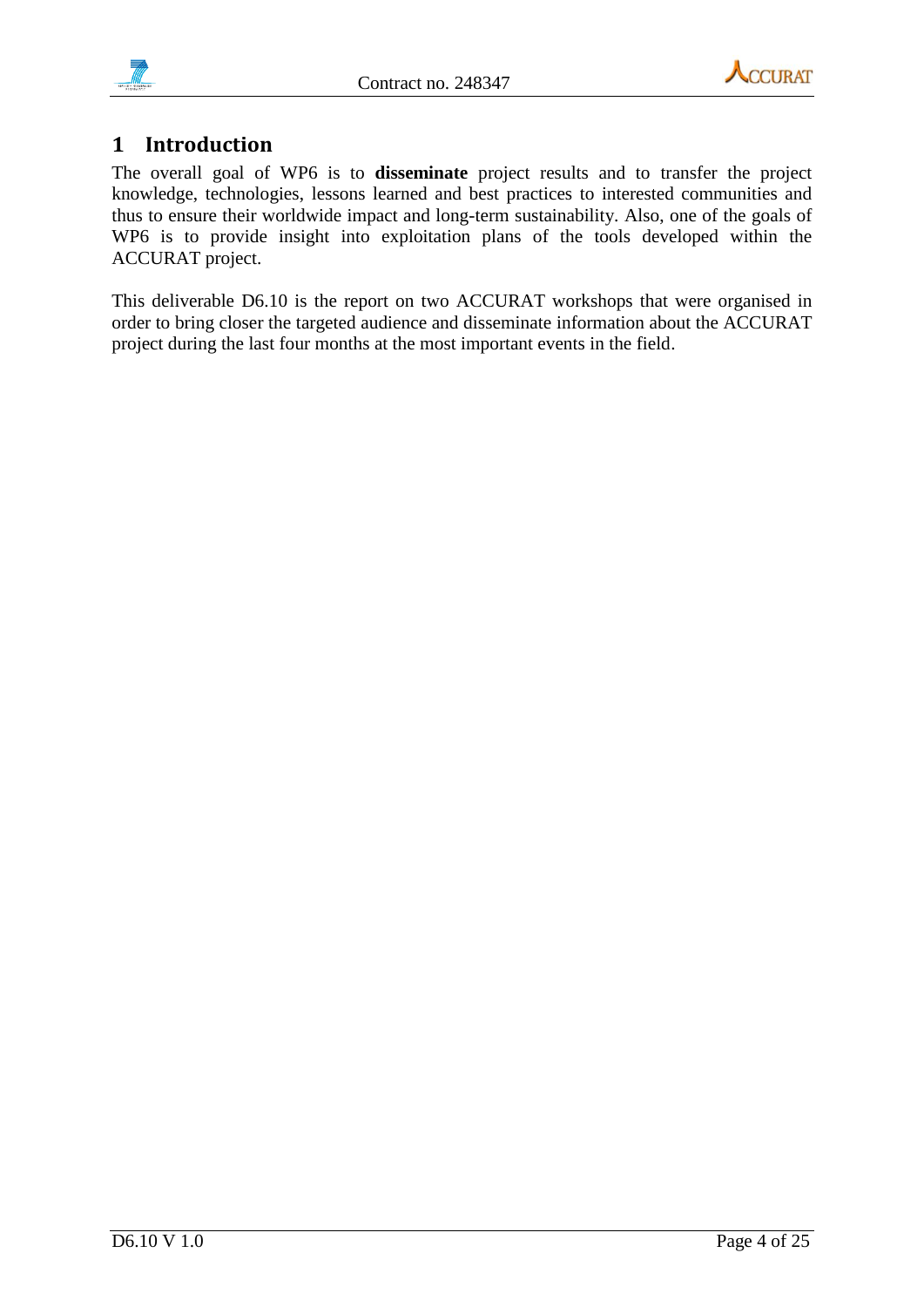



# <span id="page-4-0"></span>**2 Purpose of ACCURAT workshops**

According to the implementation of dissemination activities described in the Dissemination and Exploitation Plan (D6.1) two workshops had to be organised by the ACCURAT consortium in order to come closer to targeted audiences.

Following the stratification of targeted audience from D6.1, the first workshop was aiming to spread the information about the project to the localisation and translation industry, while the second was aiming at scientific community where the research results of the project would be presented, discussed and communicated in the manner that would allow two way communication, i.e., much needed feedback in the form of questions and answers, arguing about problematic spots etc.

We believe that the dissemination instruments described in this deliverable have significantly raised the profile and visibility of the project, as a complement to other dissemination channels used.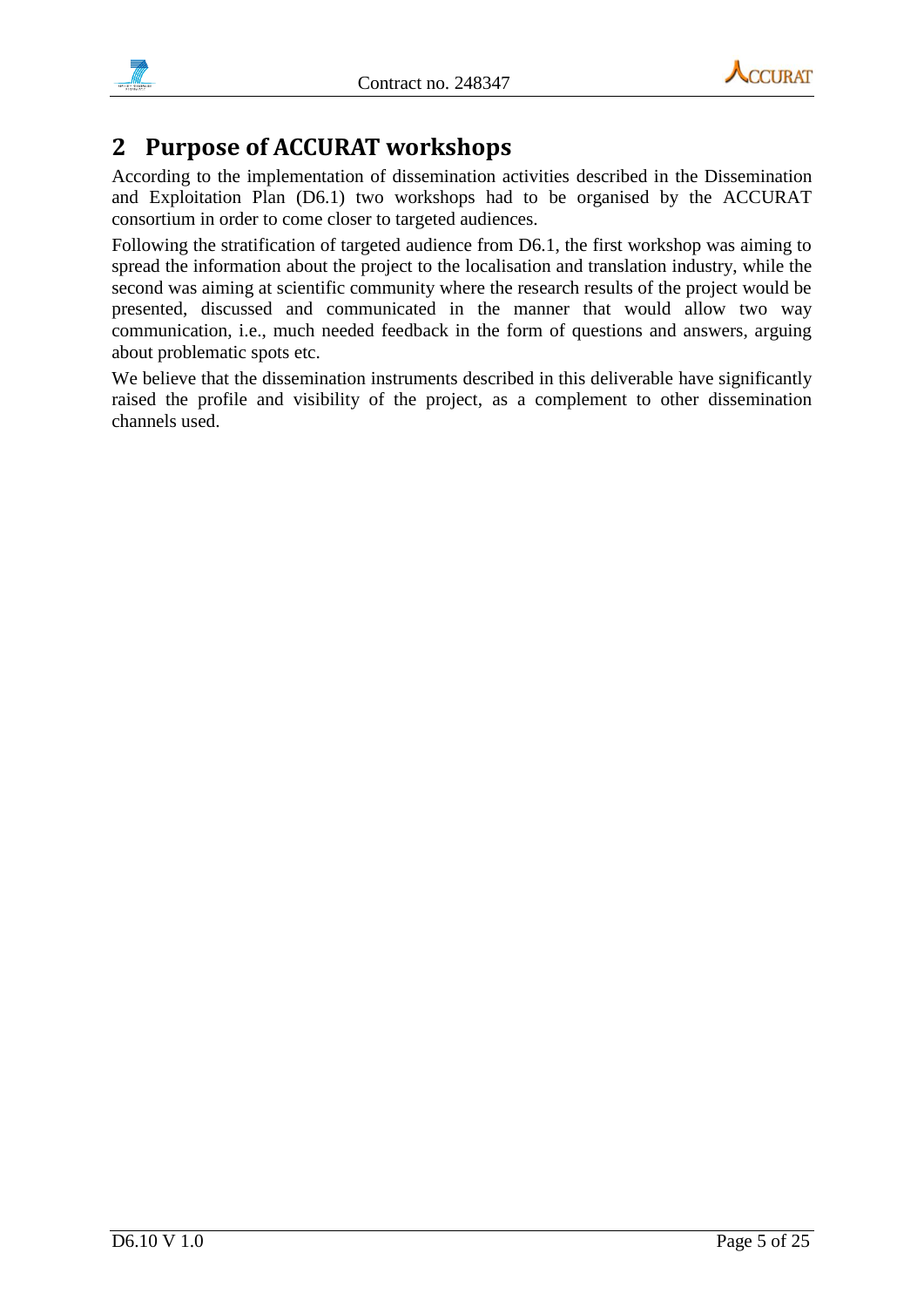

# <span id="page-5-0"></span>**3 GALA2012 workshop**

# <span id="page-5-1"></span>*3.1 Target audience*

Targeted audience for this workshop was localisation and translation industry, i.e. companies and individuals that might become potential users of ACCURAT results, and particularly the ACCURAT Toolkit for comparable corpora. To maximise the outreach to this kind of audience and after careful consideration at which event our dissemination effort would yield the most successful effect, we decided to contact the organisers of the GALA2012 conference that was held in Monte Carlo, from 26 to 28 March 2012.

GALA conferences are considered to be the top-most global events in this industry and in the end it turned right to organise a workshop in that context and with that kind of audience.

GALA conferences usually do not have satellite events, but this time our negotiations were successful, so the organisers allowed us to organise a half-day workshop under their name and in the same premises. Even more, they also supported our workshop with their logistics, so the whole organisation resulted with a successful event.

# <span id="page-5-2"></span>*3.2 Co-organisation*

The workshop was organised jointly with the LetsMT! ICT-PSP project (http://www.letsmt.eu). The general aim of the workshop was to demonstrate, among other things, the ACCURAT Toolkit for extracting parallel data from comparable corpora to enhance both, SMT and RBMT systems. Also, several use cases were presented how to use machine translation in different environments, such as translation, authoring and localisation. In order to accommodate both project needs, the workshop was given a title *Customized Machine Translation: Platform, Tools and Application LetsMT! cloud platform and ACCURAT tools*.

The workshop took place on 25 March 2012 with more than 30 registered participants among which were members of LT development teams of important players in the files such as PayPal and Adobe.

# <span id="page-5-3"></span>*3.3 Workshop programme*

The agenda of the workshop was the following:

09:00 Andrejs Vasiļjevs (Tilde): *The Quest for Better MT*

09:10 Achim Ruopp (Digital Silk Road): *Modern Ubiquitous Machine Translation – Threat or Opportunity?*

09:35 Indra Sāmīte (Tilde): *LetsMT! and ACCURAT at Your Service*

09:50 Marko Tadić (Univ. of Zagreb, FFZG): *ACCURAT Toolkit = More Data*

10:10 Raivis Skadiņš (Tilde) *LetsMT! Do-it-Yourself Demo*

10:30 coffee break

 $10:50$  Use cases

- Gregor Thurmair (Linguatec): *Creating Lexicon Entries for Narrow Domains from Comparable Corpora*
- Mateja Verlič (Zemanta): *Using SMT in the Blogging Environment*
- Andrejs Vasiļjevs (Tilde): *Real World Evaluation of SMT in Localization*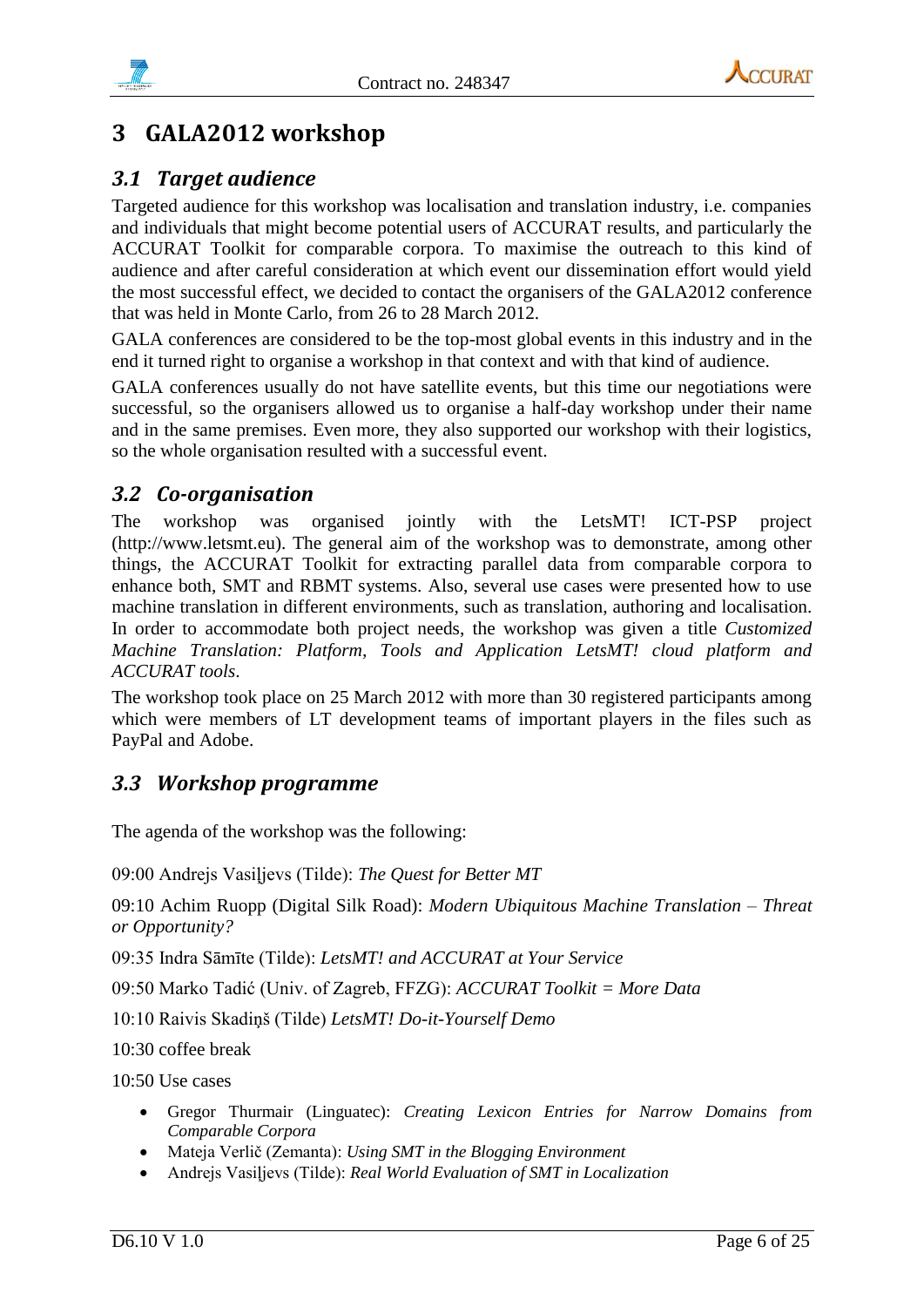



11:40 Panel discussion *Customized MT: Truth or Myth?*

- Marko Tadić (moderator)
- Achim Ruopp
- Andrejs Vasiļjevs
- Indra Sāmīte
- Gregor Thurmair

12:30 End of the workshop

The panel discussion involved members of the audience and it turned into an interesting discussion about the possibility to use MT in everyday tasks, particularly for under-resourced languages and narrow domains. It looked like these topics provoked a lot of interest as it seems this is the next direction the translation and localisation industry is going to take, after achieving certain level of industrialisation for major languages.

The original list of speakers featured also a translation expert from EC DG Translation, but this person was hard to reach in desired time, so we remained with Dr. Achim Ruopp as the only invited speaker.



**Figure 1 GALA2012 ACCURAT workshop panel discussion**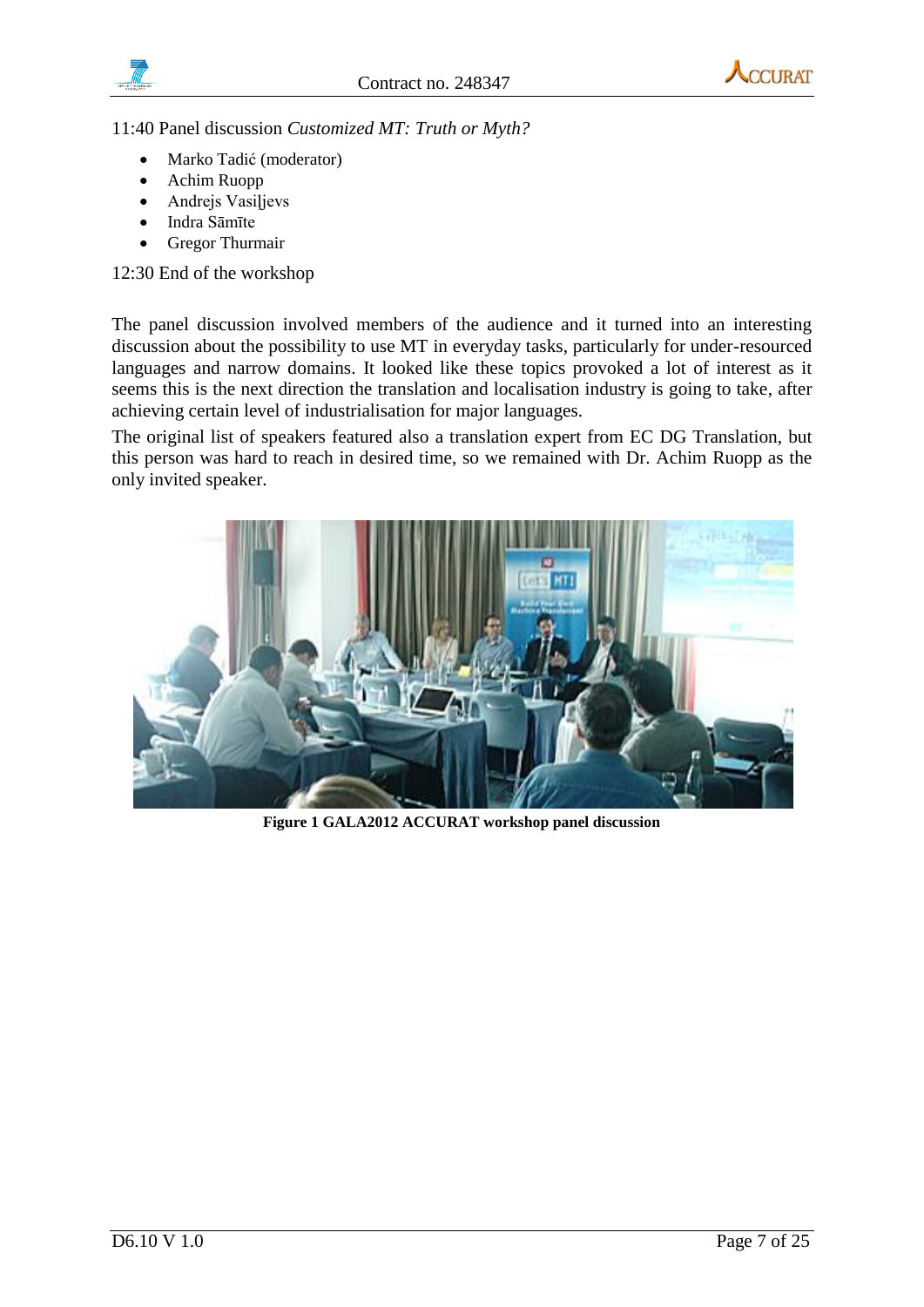



# <span id="page-7-0"></span>**4 The 5th BUCC workshop**

## <span id="page-7-1"></span>*4.1 Target audience*

The target audience for the second workshop was research communities in the fields of computational linguistics, corpus linguistics, language technologies and natural language processing. The LREC2012 was recognised as a conference that can accommodate all our needs: European and global impact, considerable size, possibility to organise a satellite workshops, well positioned in the community, good timing in the respect to the project duration, etc. The decision to organise the whole day workshop at LREC2012 was made in early 2011 and preparations for it were going since mid-2011.

# <span id="page-7-2"></span>*4.2 Co-organising*

ACCURAT project responded to the call for workshop proposals and sent the first proposal. However, due to extremely large number of proposals sent to the LREC2012 organisers, it was conditionally accepted providing that it gets merged with the proposal for  $5<sup>th</sup>$  Workshop on Building and Using Comparable Corpora. From the point of view of the organisers and having in mind the closeness of topics that both proposals covered, we had to agree in order to be present at the most important event of the community. The first proposal, the merged proposal and the final Call for Papers are attached as Annexes to this deliverable.

The joint proposal was accepted and the workshop was given a title *The Fifth Workshop on Building and Using Comparable Corpora (5th BUCC) with special topic Language Resources for Machine Translation in Less-Resourced Languages and Domains*, to accommodate the needs of the ACCURAT and other projects involved in organisation. The joint proposal catered for the situation that there are several EU-funded project dealing with the usage of parallel and comparable corpora running at the moment, and that for all of them such a workshop could be useful. Therefore, this joint proposal involved a number of projects as co-organising entities: ACCURAT, HyghTra, LetsMT!, TTC, while other similar project were invited to present their results that were relevant for the general topic of the workshop.

Two ACCURAT partners were selected in the organising committee of the workshop: Marko Tadić (FFZG) and Andrejs Vasiļjevs (Tilde), while Marko Tadić was also editor in chief of the workshop Proceedings:

[\(http://www.lrec-](http://www.lrec-conf.org/proceedings/lrec2012/workshops/16.BUCC2012%20Proceedings.pdf)

[conf.org/proceedings/lrec2012/workshops/16.BUCC2012%20Proceedings.pdf\)](http://www.lrec-conf.org/proceedings/lrec2012/workshops/16.BUCC2012%20Proceedings.pdf).

The usual process of collecting contributions to the workshop started with a call for papers that was issued by organising committee and followed by blind reviewing process with at least two reviewers accepting the contribution. The program and proceedings were completed in time for publishing with the rest of LREC2012 materials.

## <span id="page-7-3"></span>*4.3 Workshop programme*

The 5<sup>th</sup> BUCC workshop was organised as the LREC2012 whole day post-conference workshop:

09:00 – 09:10 **Opening**

**Oral Presentations 1: Multilinguality** (Chair: Pierre Zweigenbaum)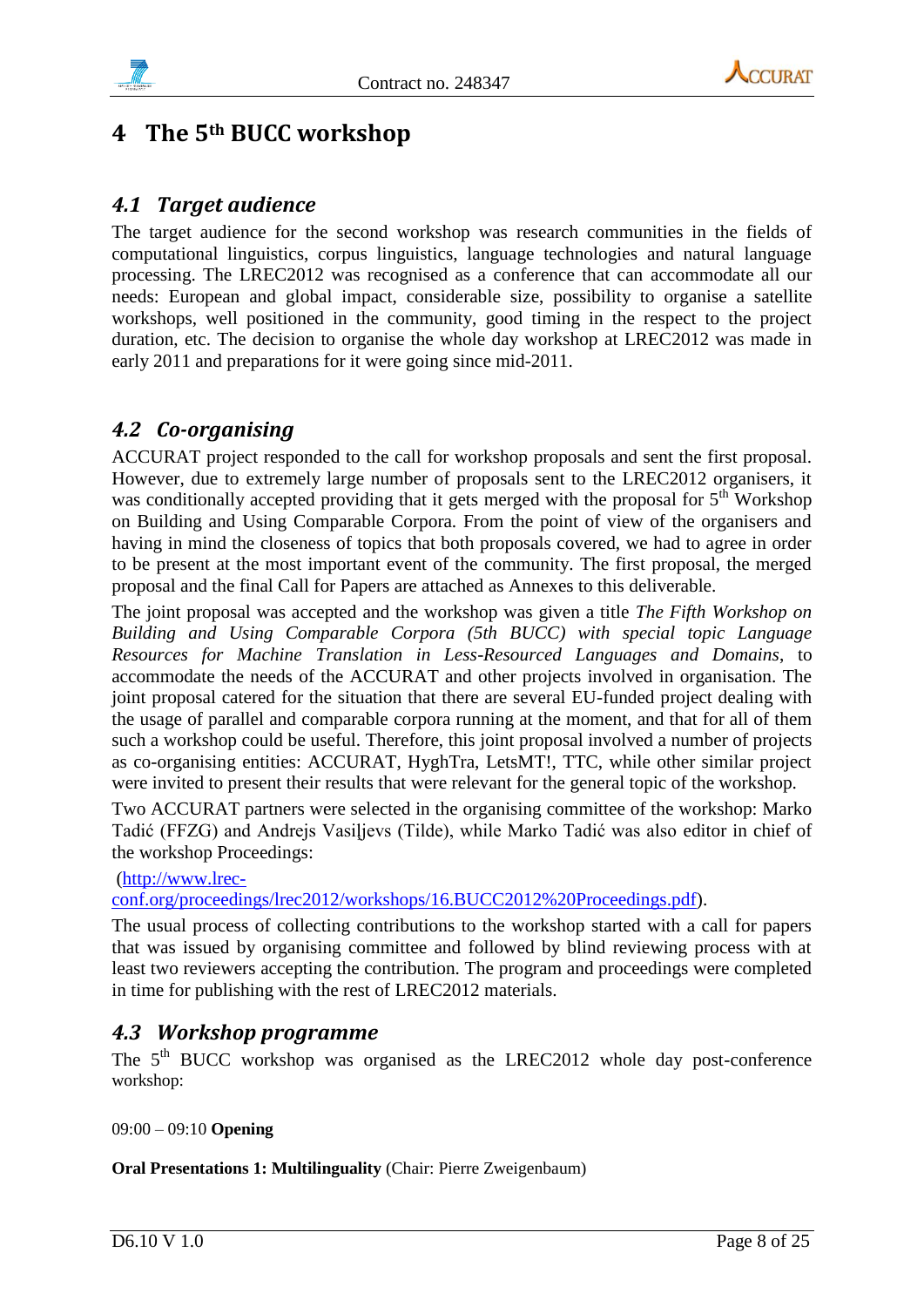



09:10 – 09:30 Philipp Petrenz, Bonnie Webber: *Robust Cross-Lingual Genre Classification through Comparable Corpora*

09:30 – 09:50 Qian Yu, François Yvon, Aurélien Max: *Revisiting sentence alignment algorithms for alignment visualization and evaluation*

#### **Invited Projects Session** (Chair: Serge Sharoff)

09:50 – 10:10 Inguna Skadiņa: *Analysis and Evaluation of Comparable Corpora for Under-Resourced Areas of Machine Translation* (ACCURAT, http://www.accurat-project.eu) 10:10 – 10:30 Andrejs Vasiļjevs: *LetsMT! – Platform to Drive Development and Application of Statistical Machine Translation* (LetsMT!, http://www.letsmt.eu)

#### 10:30 – 11:00 **Coffee Break**

#### **Invited Project Session** (Contd.)

11:00 – 11:20 Núria Bel, Vassilis Papavasiliou, Prokopis Prokopidis, Antonio Toral, Victoria Arranz: *Mining and Exploiting Domain-Specific Corpora in the PANACEA Platform* (PANACEA, http://panacea-lr.eu)

11:20 – 11:40 Adam Kilgarriff, George Tambouratzis: *The PRESEMT Project* (PRESEMT, http://www.presemt.eu)

11:40 – 12:00 Béatrice Daille: *Building Bilingual Terminologies from Comparable Corpora: The TTC TermSuite* (TTC, http://www.ttc-project.eu)

12:00 – 12:30 **Panel Discussion with Invited Speakers**

12:30 – 14:00 **Lunch Break**

#### **Oral Presentations 2: Building Comparable Corpora** (Chair: Reinhard Rapp)

14:00 – 14:20 Aimée Lahaussois, Séverine Guillaume: *A viewing and processing tool for the analysis of a*

*comparable corpus of Kiranti mythology*

14:20 – 14:40 Nancy Ide: *MultiMASC: An Open Linguistic Infrastructure for Language Research*

#### **Booster Session for Posters** (Chair: Marko Tadić)

14:40 – 14:45 Elena Irimia: *Experimenting with Extracting Lexical Dictionaries from Comparable Corpora for: English-Romanian language pair*

14:45 – 14:50 Iustina Ilisei, Diana Inkpen, Gloria Corpas, Ruslan Mitkov: *Romanian Translational Corpora: Building Comparable Corpora for Translation Studies*

14:50 – 14:55 Angelina Ivanova: *Evaluation of a Bilingual Dictionary Extracted from Wikipedia* 14:55 – 15:00 Quoc Hung-Ngo, Werner Winiwarter: *A Visualizing Annotation Tool for Semi-Automatical Building a Bilingual Corpus*

15:00 – 15:05 Lene Offersgaard, Dorte Haltrup Hansen: *SMT systems for less-resourced languages based on domain-specific data*

15:05 – 15:10 Magdalena Plamada, Martin Volk: *Towards a Wikipedia-extracted Alpine Corpus*

15:10 – 15:15 Sanja Štajner, Ruslan Mitkov: *Using Comparable Corpora to Track Diachronic and Synchronic Changes in Lexical Density and Lexical Richness*

15:15 – 15:20 Dan Ştefănescu: *Mining for Term Translations in Comparable Corpora*

15:20 – 15:25 George Tambouratzis, Michalis Troullinos, Sokratis Sofianopoulos, Marina Vassiliou: *Accurate phrase alignment in a bilingual corpus for EBMT systems*

15:25 – 15:30 Kateřina Veselovská, Ngãy Giang Linh, Michal Novák: *Using Czech-English Parallel Corpora in Automatic Identification of* It

15:30 – 15:35 Manuela Yapomo, Gloria Corpas, Ruslan Mitkov: *CLIR- and Ontology-Based Approach for Bilingual Extraction of Comparable Documents*

15:35 – 16:30 **Poster Session and Coffee Break** (coffee from 16:00 – 16:30)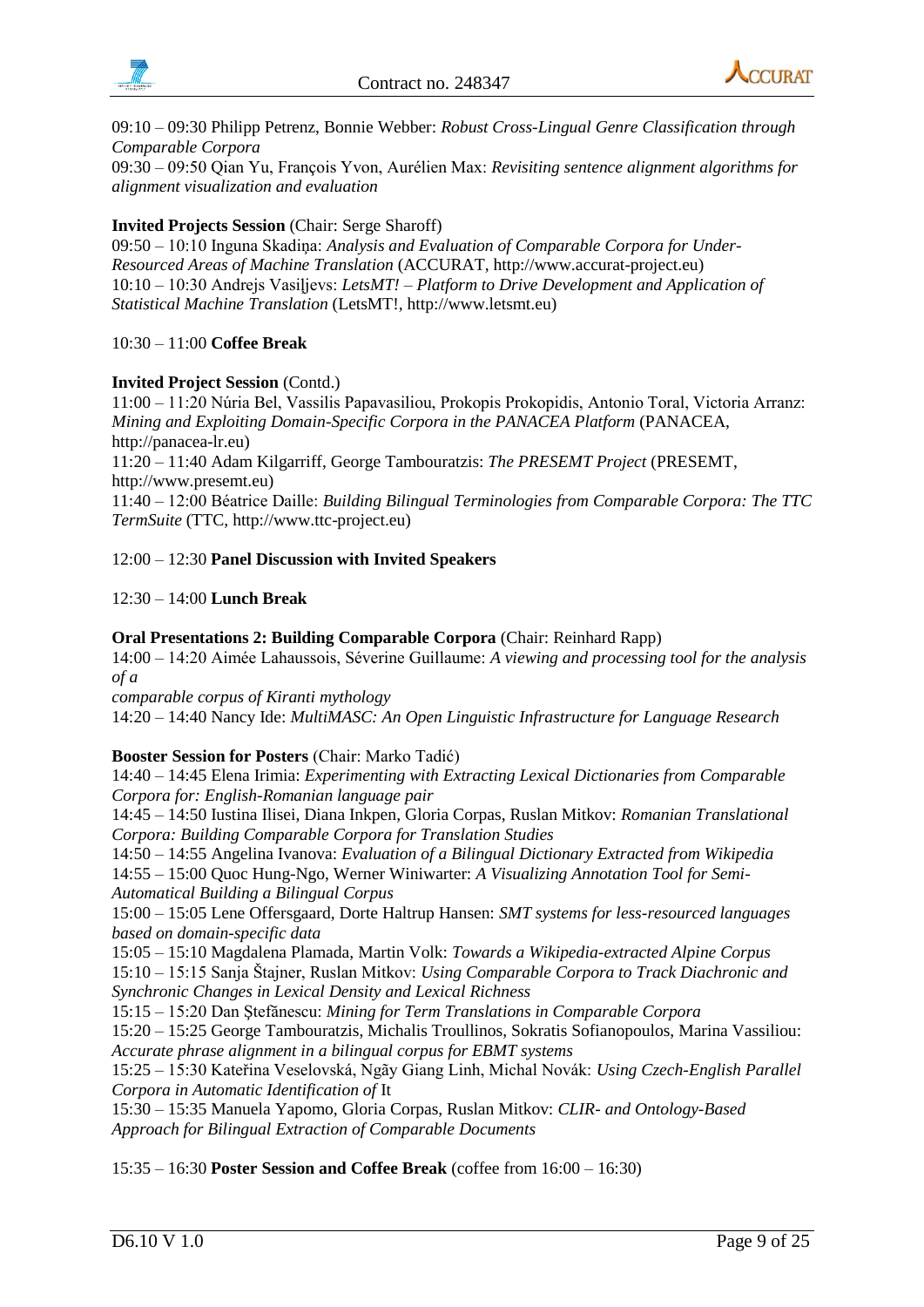



**Oral Presentations 3: Lexicon Extraction and Corpus Analysis** (Chair: Andrejs Vasiļjevs) 16:30 – 16:50 Amir Hazem, Emmanuel Morin: *ICA for Bilingual Lexicon Extraction from Comparable Corpora*

16:50 – 17:10 Hiroyuki Kaji, Takashi Tsunakawa, Yoshihoro Komatsubara: *Improving Compositional Translation with Comparable Corpora*

17:10 – 17:30 Nikola Ljubešić, Špela Vintar, Darja Fišer: *Multi-word term extraction from comparable corpora by combining contextual and constituent clues*

17:30 – 17:50 Robert Remus, Mathias Bank: *Textual Characteristics of Different-sized Corpora*

17:50 – 18:00 **Wrapup discussion and end of the workshop**

# <span id="page-9-0"></span>*4.4 ACCURAT presentations*

Apart from the invited talk in which the ACCURAT project was generally presented, and which was given by Inguna Skadiņa under title *Analysis and Evaluation of Comparable Corpora for Under-Resourced Areas of Machine Translation*, ACCURAT partners were present with three more additional presentations (one oral presentation and two posters):

- Nikola Ljubešić, Špela Vintar, Darja Fišer: *Multi-word term extraction from comparable corpora by combining contextual and constituent clues* (oral presentation)
- Elena Irimia: *Experimenting with Extracting Lexical Dictionaries from Comparable Corpora for: English-Romanian language pair* (poster)
- Dan Ştefănescu: *Mining for Term Translations in Comparable Corpora* (poster)

It is general opinion that the ACCURAT project partners presented new, original and valuable results and that they contributed in spreading project results in clear and acceptable manner, thus raising the project visibility and notability.



**Figure 2 Inguna Skadiņa presenting ACCURAT project**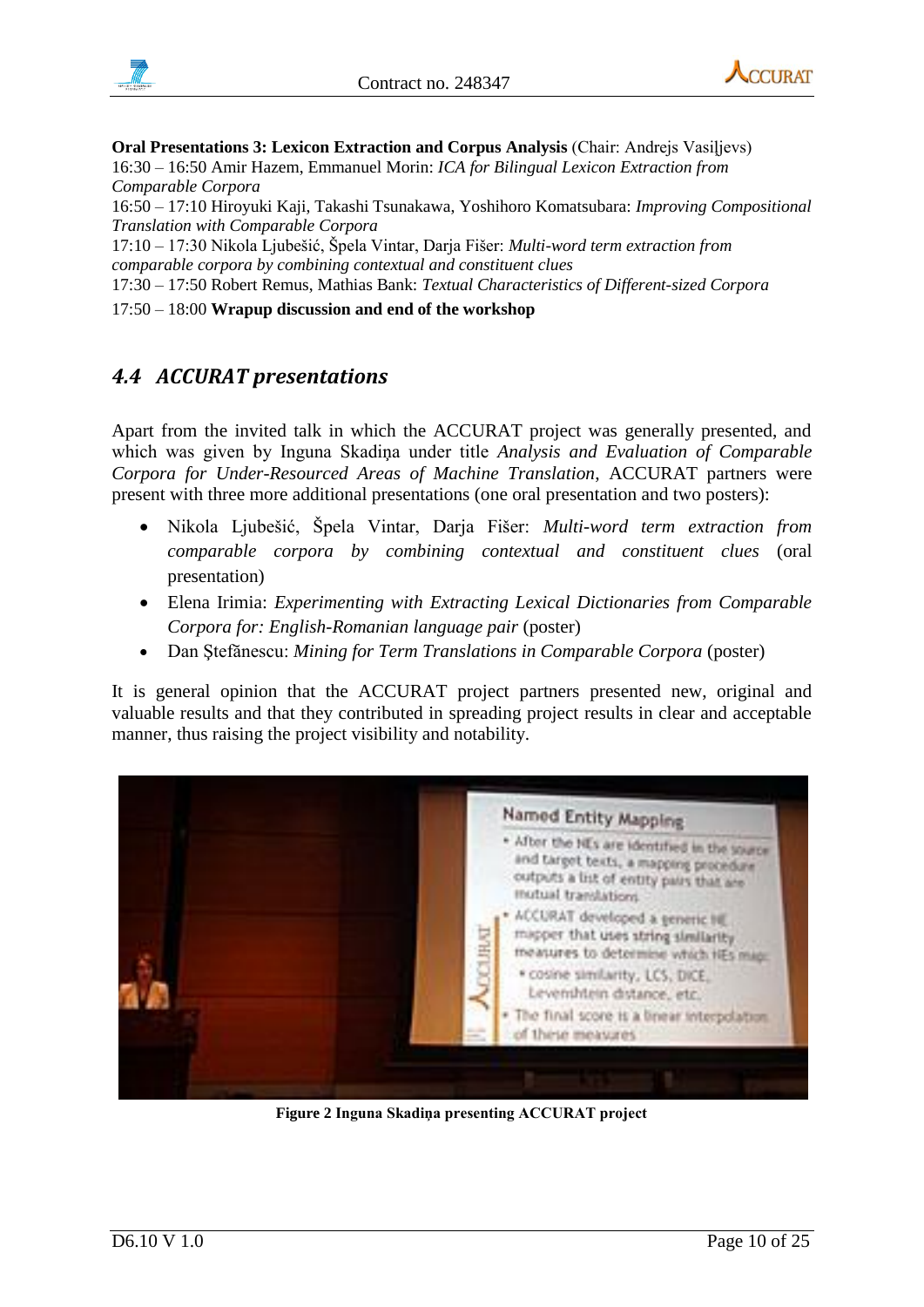



# <span id="page-10-0"></span>**5 Conclusion**

<span id="page-10-1"></span>In this deliverable a detailed description of two workshops that ACCURAT project organised was given, the role of ACCURAT partners explained and dissemination effect detailed. As a conclusion it can be said that these dissemination instruments have conveyed the information about the project, contributed to rising of the awareness of its achievements and to present its results to the targeted audience: localisation and translation industry and research community.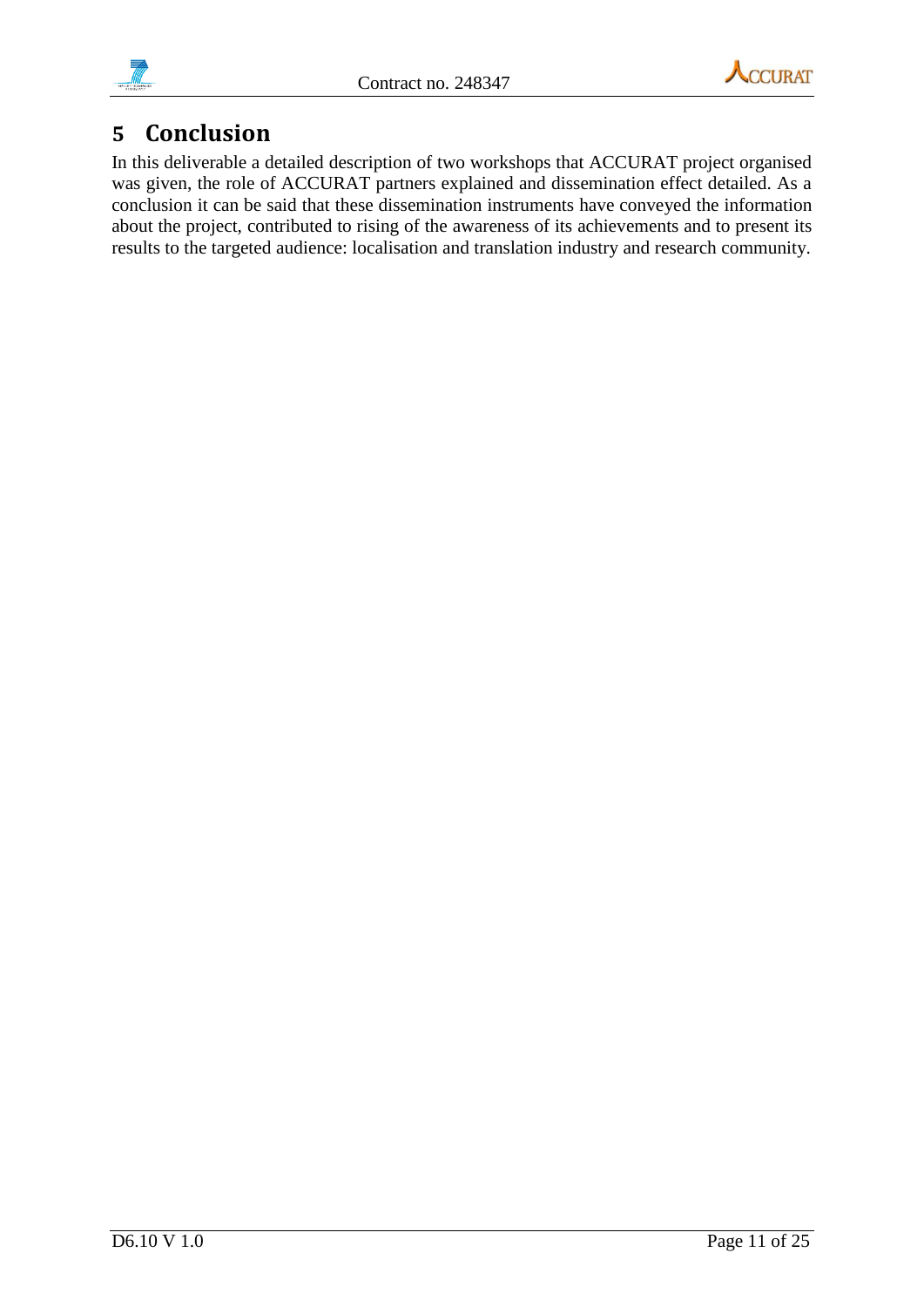



# **Appendix A: GALA2012 workshop announcement**

### **Customized Machine Translation: Platform, Tools and Application LetsMT! cloud platform and ACCURAT tools Sunday, 25 March 09:00 - 12:00**

Le Méridien Beach Plaza, Zephyr Ballroom, 4th Floor

**Presenters:** Andrejs Vasiļjevs (Tilde), Indra Sāmīte (Tilde), Marko Tadić (University of Zagreb), Raivis Skadiņš (Tilde), Gregor Thurmair (Linguatec), Mateja Verlič (Zemanta), representative of DG Translation, European Commission.

This free workshop is for localization industry practitioners who want to stay on top of developments in the machine translation (MT) field. Learn how to make MT work for you and increase your translation productivity, provide faster service to your customers, and give your company a competitive edge.

You will see innovative technologies focused on empowering MT users and enabling MT for less-resourced languages. These are the results of two large-scale pan-European university and industry collaboration projects LetsMT! and ACCURAT, supported by EU R&D FP7 and ICT-PSP Programs.

Come and learn how to benefit from the self-service "MT factory" in the cloud at [letsmt.com](https://www.letsmt.eu/Start.aspx) where you can build customized MT systems. [ACCURAT](http://www.accurat-project.eu/) tools will help you to obtain much-needed parallel data by collecting it from the multilingual web. We will also present specific applications for custom MT, such as sentiment analysis of multilingual newsfeeds, use of SMT systems for authoring tools, enhancing rule-based MT systems with data from comparable corpora, and use of MT in real world localization processes, with a particular focus on under-resourced languages.

You will have the opportunity to meet and learn from top European MT researchers, as well as business practitioners who use MT in translation on a daily basis. More info at the workshop webpage.

### **Special offer: Register, come and get an exclusive free 2 month trial to make your custom MT system.**

You can register for this event when you register for GALA 2012. If you have already registered for the conference, you can simply return to the [online store](https://netforum.avectra.com/eweb/DynamicPage.aspx?Site=GALA&WebCode=LoginRequired) and add this free session to your registration. If you need assistance, please contact [Allison Ferch.](mailto:aferch@gala-global.org)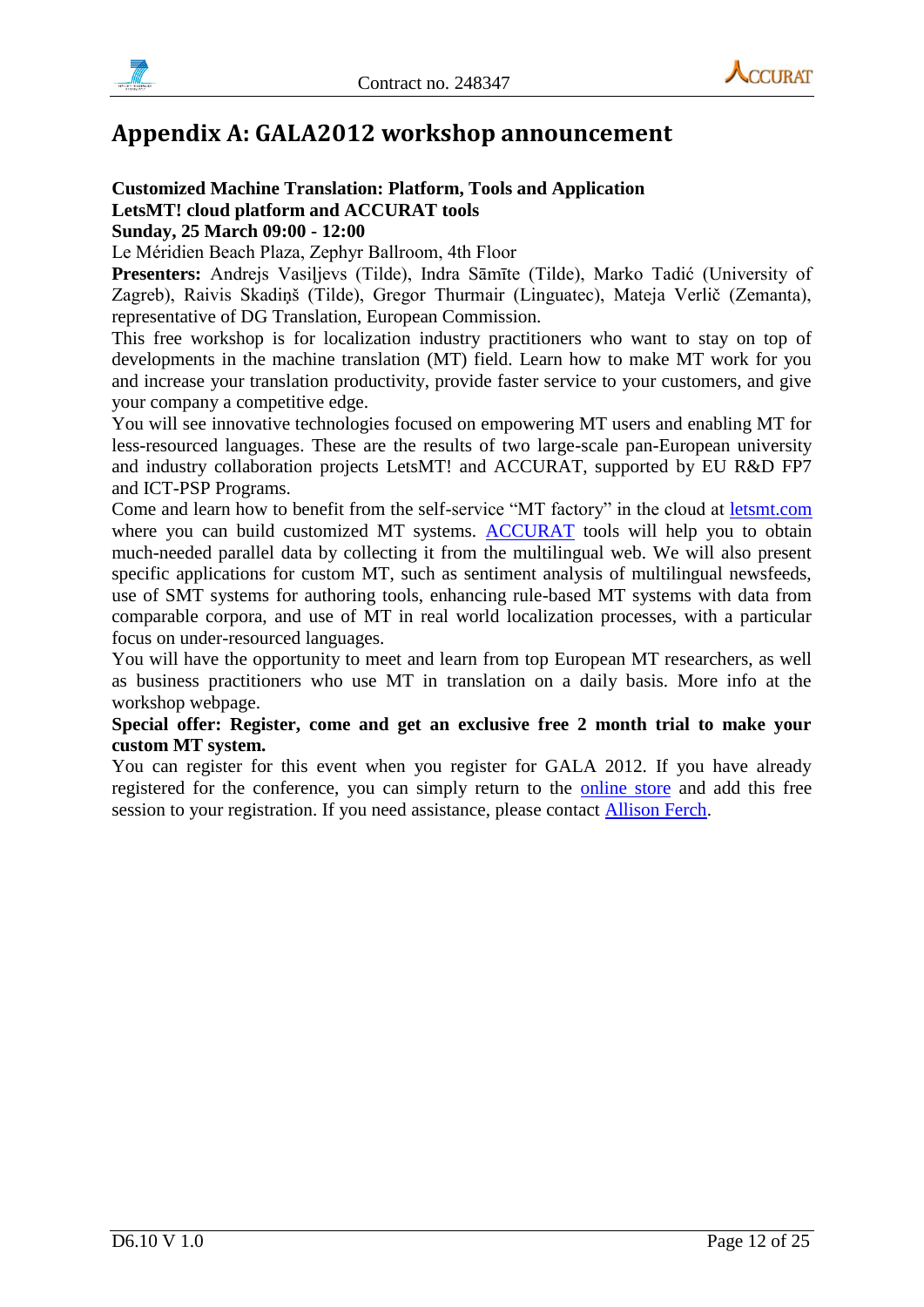

# <span id="page-12-0"></span>**Appendix B Text of the first LREC2012 workshop proposal**

## **LREC 2012 Workshop Proposal Submission Form**

## **Workshop Title** *[Required]* **:**

*Language Resources for Machine Translation in Less-Resourced Languages and Domains*

## **Workshop Description** *[Required]* **:**

The general aim of the workshop is to bring together the experts in language resources and machine translation in order to tackle the topic of lack of parallel resources in building the MT systems when it comes to less-resourced languages (LRL) and/or domains (LRD).

Workshop will be jointly organised and supported by two projects: FP7 project ACCURAT and ICT-PSP project LetsMT!, both dealing with this issue from two different angles.

ACCURAT is investigating how to use data from comparable corpora when there are not enough parallel data for LRL or LRD. The results of the project achieved so far will be presented to the wide audience and thoroughly discussed.

LetsMT! is building a platform for building tailor-made SMT systems based on your own parallel data from either general or specialised domains. This platform will also feature open access to SMT systems that are being build on public data. The scientific and technological issues will be presented and discussed.

At the workshop two to three invited speakers are expected, while the rest of the programme will consist of contributions collected through the CFP.

### **Motivation and Topics of interest** *[Required]* **:**

Lack of sufficient language resources for many languages and domains is currently one of the major obstacles in further advancement of machine translation. The main goal of this workshop is to present what has been investigated in this area in two main directions: 1) usage of comparable corpora where there is not enough parallel data (like in less-resourced languages and domains); 2) reaching out for hidden parallel data. These two directions are largely covered by two projects, ACCURAT and LetsMT! that are supported by FP7 and ICT-PSP programmes respectively.

The main goal of the ACCURAT research is to find, analyze and evaluate novel methods how comparable corpora can compensate for this shortage of parallel language resources to improve MT quality significantly for under-resourced languages and narrow domains, such as Latvian, Croatian, Greek and renewable energy domain, medical domain, ICT domain. This novel methodology and fully functional model for exploiting comparable corpora will contribute not only to MT, but also to other tasks in LT such as alignment (sentence, phrase or word level), bi- or multilingual lexicon extraction, multilingual NE detection etc.

The main challenge of LetsMT! project lie in the fact that SMT systems largely depend on the size of training data. Since the majority of parallel data is in more-resourced languages, SMT systems for these languages are of much better quality compared to systems for lessresourced languages. Current systems are built on data accessible on the web, but it is just a fraction of all parallel texts. Most of them still reside in the local systems of different corporations, public and private institutions, and desktops of individual users. The cost and the know-how required for building custom MT solutions deter many small-to-medium companies from utilizing the power of MT technologies. LetsMT! project is building an innovative online collaborative platform for data sharing and MT building. This platform will support upload of public as well as proprietary MT training data and building of multiple MT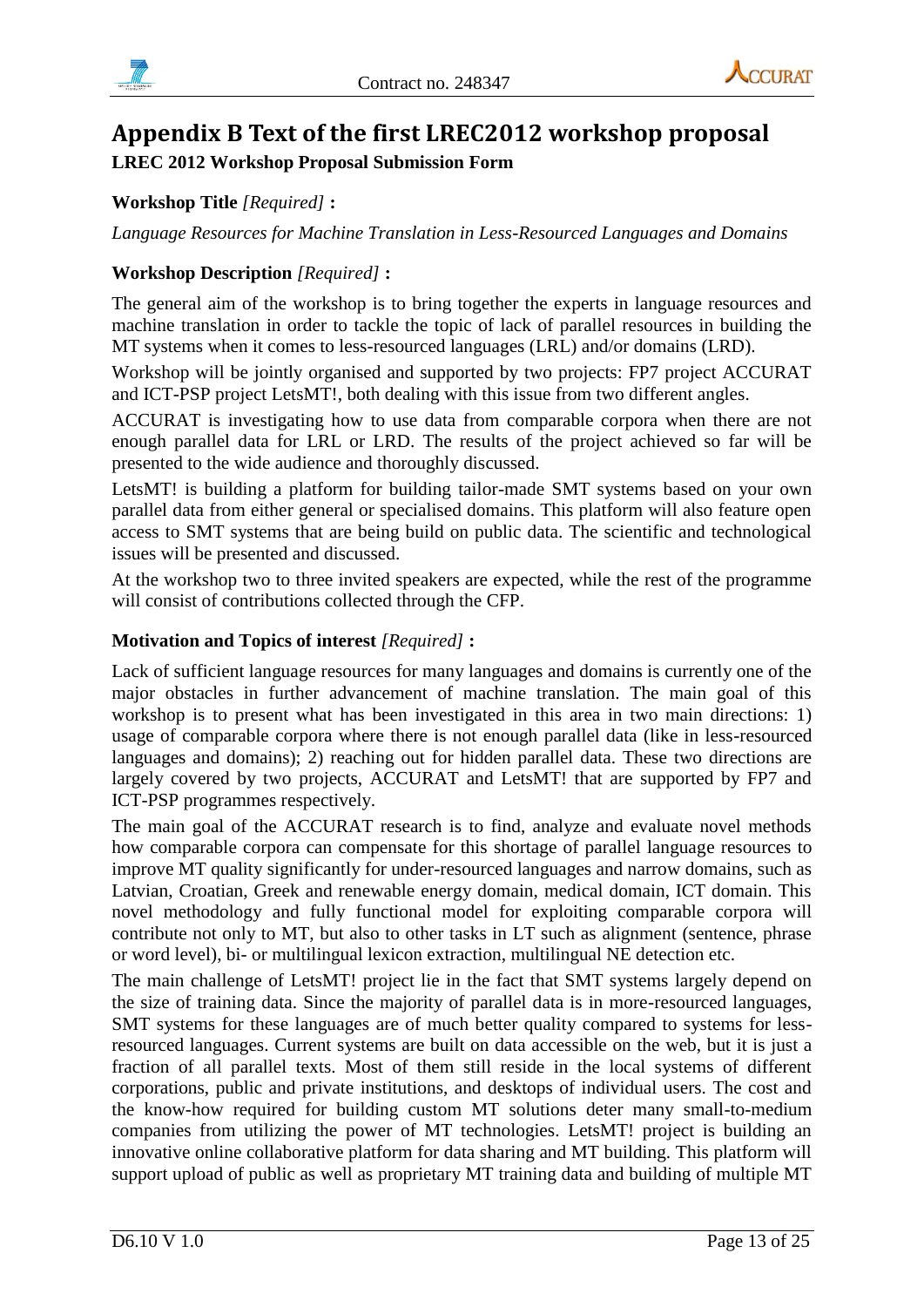



systems, public or proprietary, by combining and prioritizing this data. How it could be done is a challenge of its own regarding the processing of parallel corpora and their further usage.

Topics of interest:

- comparable corpora usage
- comparable corpora processing tools/kits
- parallel corpora usage
- parallel corpora processing tools/platforms
- MT for less-resourced languages
- MT for less-resourced domains
- open source SMT systems (Moses, etc.)
- publicly available SMT
- public MT systems related IPR issues

### **Summary of the Call :**

LREC2012 Workshop: Language Resources for Machine Translation in Less-resourced Languages and Domains

### **The First Call for Papers**

Lack of sufficient language resources for many languages and domains currently is one of the major obstacles in further advancement of machine translation. The main goal of this workshop is to present what has been investigated in this area in two main directions: 1) usage of comparable corpora where there is not enough parallel data (like in less-resourced languages and domains); 2) reaching out for hidden parallel data.

We are inviting new, unpublished contributions that will present the findings, analysis and evaluation of novel methods how comparable corpora can compensate for this shortage of parallel language resources or how a larger quantity and richer parallel data that are not available over web could be collected from hidden sources. The primary aim of usage of these two approaches is to improve MT quality significantly for under-resourced languages and narrow domains, but resources and techniques developed for this purpose could also serve other LT tasks such as multilingual dictionary extraction, multilevel alignment, multilingual NE detection, multilingual information extraction etc.

Topics of interest of the workshop are, but not limited to:

- comparable corpora usage
- comparable corpora processing tools/kits
- parallel corpora usage
- parallel corpora processing tools/platforms
- MT for less-resourced languages
- MT for less-resourced domains
- open source SMT systems (Moses, etc.)
- publicly available SMT
- public MT systems related IPR issues

The papers will be peer reviewed and accepted ones will be included in the LREC2012 proceedings.

Important dates:

Call for papers: 20 December, 2011 Submission of papers: 15 February, 2012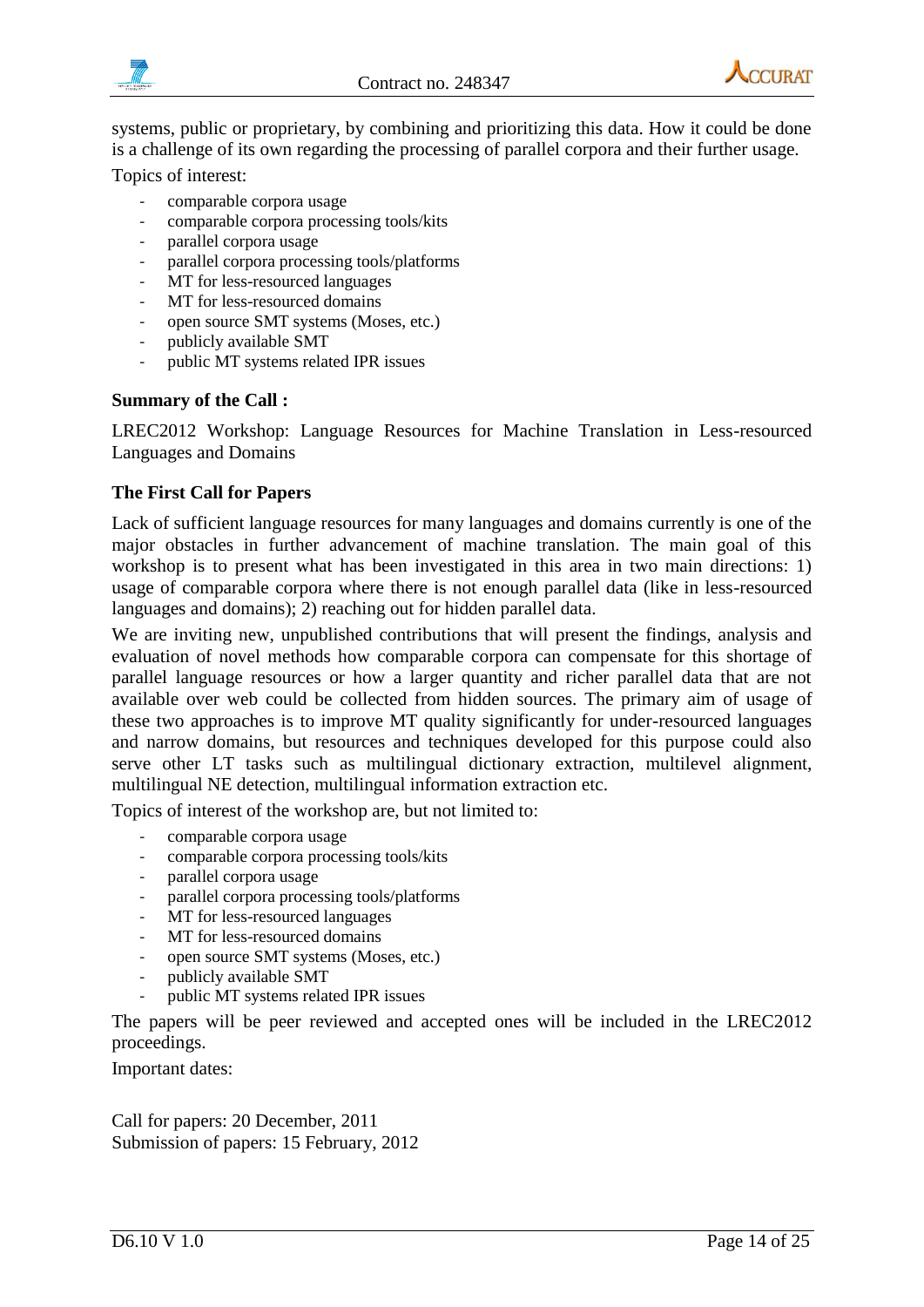



Notification of acceptance: 10 March, 2012 Workshop: May 26, 2012

**Estimated Audience** *[Required]* **:** 30-40 participants **Duration of the workshop** *[Required]* **:** 1 day

### **Tentative Schedule :**

9:00-9:30 Opening, introduction Session 1 9:30-10:30 keynote speaker 1 10:30-11:00 coffee break Session 2 11:00-11:20 speaker 1 11:20-11:40 speaker 2 11:40-12:00 speaker 3 12:00-12:20 speaker 4 12:20-12:40 speaker 5 12:40-14:30 lunch break Session 3 14:30-15:30 keynote speaker 2 15:30-16:00 coffee break Session 4 16:00-16:20 speaker 6 16:20-16:40 speaker 7 16:40-17:00 speaker 8 17:00-17:20 speaker 9 17:20-17:50 general discussion 17:50-18:00 closing of the workshop

In the case of more applications the contributions could be shortened to 15 min and/or working time could be adapted.

#### **Technical Requirements :**

Lecturing room for ca 40 participants LCD projector Internet access **Contact Person** *[Required]* **:** Aivars Bērziņš **Email Address of the Contact Person** *[Required]* **:** aivars.berzins@Tilde.lv

**Organizing Committee** *[Required]* **:** Ahmet Aker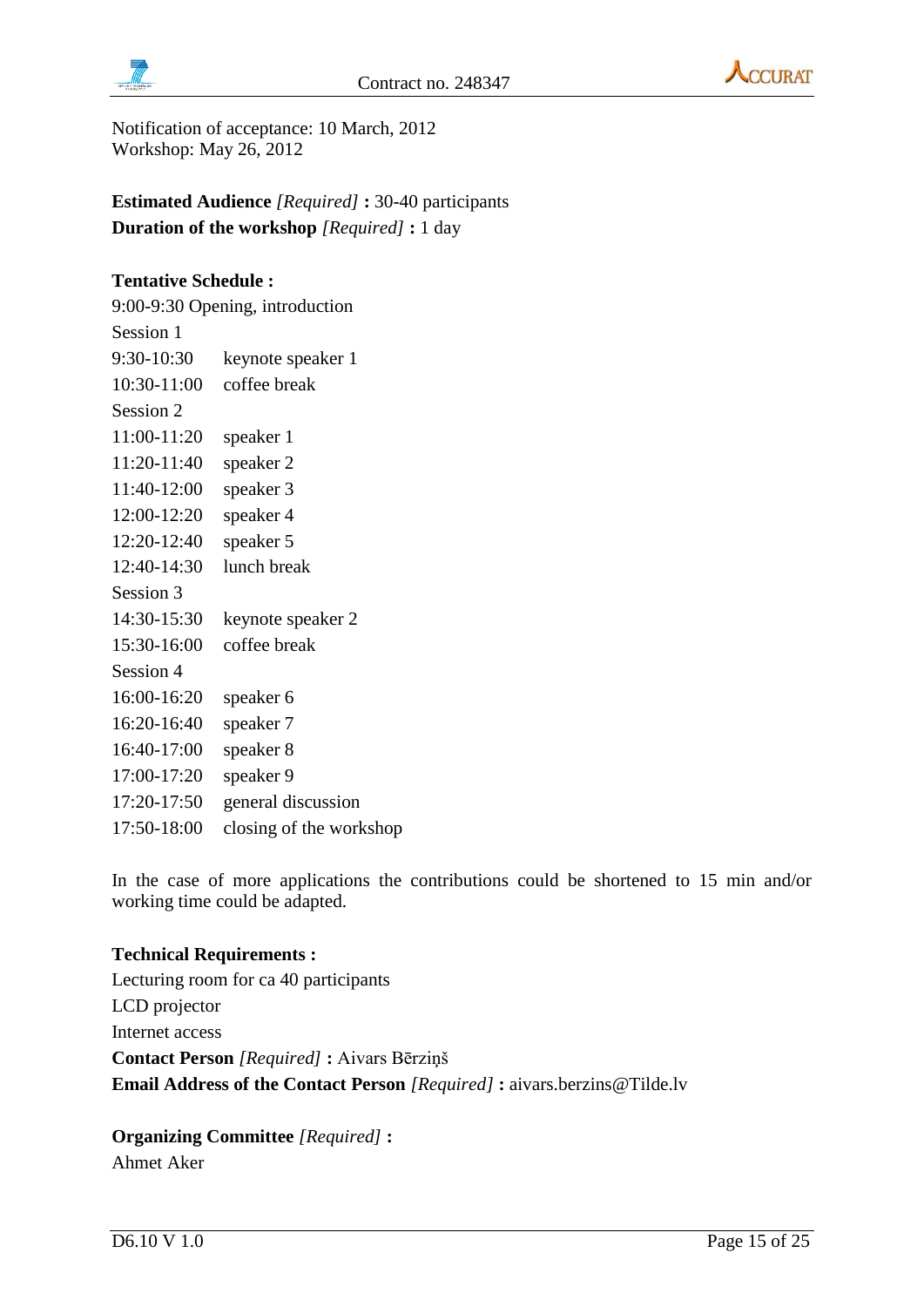



Aivars Bērziņš Andreas Eisele Rob Gaizauskas Nikos Glaros Lene Offersgaard Serge Sharoff Inguna Skadiņa Raivis Skadiņš Marko Tadić Jörg Tiedemann Dan Tufiş Andrejs Vasiljevs Oliver Wilson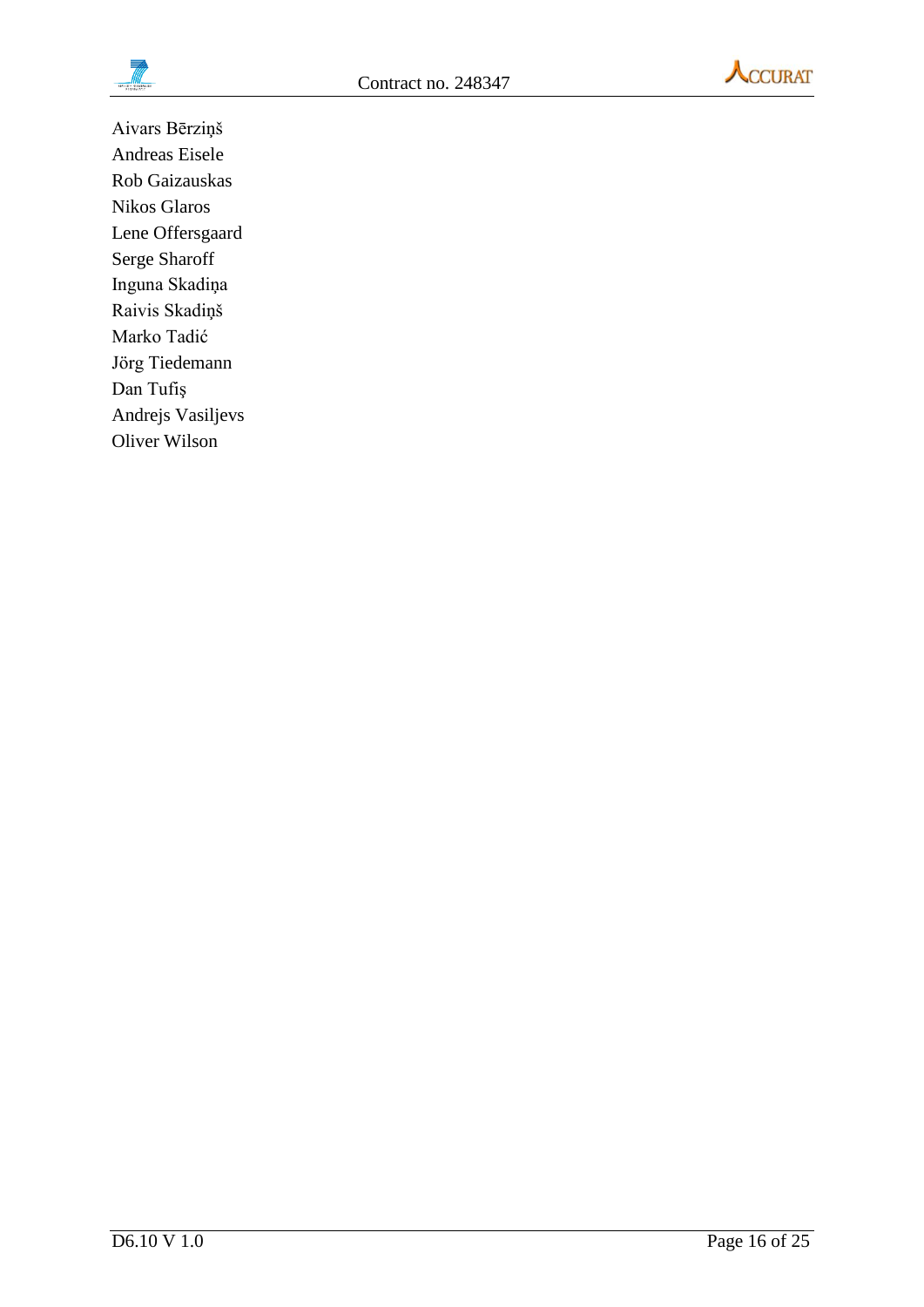



# <span id="page-16-0"></span>**Appendix C: Text of the LREC2012 workshop proposal merged with the proposal for the 5th BUCC workshop**

## **LREC 2012 Workshop Proposal Submission Form**

## **Workshop Title** *[Required]* **:**

5th WORKSHOP ON BUILDING AND USING COMPARABLE CORPORA Special Theme: "Language Resources for Machine Translation in Less-Resourced Languages and Domains"

### **Workshop Description** *[Required]* **:**

Given the positive reception of the four previous editions of the "Workshop on Building and Using Comparable Corpora" which took place at LREC 2008, ACL-IJCNLP 2009, LREC 2010, and ACL-HLT 2011 we would like to propose to continue the series at LREC 2012. As the focus of the workshop is on a particular type of resource, co-locating it with the leading international conference on language resources appears to be a perfect fit.

The workshop aims to bring together language engineers as well as linguists interested in the constitution and use of comparable corpora. Research on comparable corpora is active but used to be scattered among many workshops and conferences. Hence this workshop series bundling this research and giving it a better platform.

As in many cases people feel a need to go beyond easily reachable parallel corpora and as in the past few years considerable progress has been made in the field, many international projects emphasizing work on comparable corpora and usage of "hidden" parallel data have been recently conducted or are still going on, among them ACCURAT, LetsMT!, Panacea, PreseMT, TTC, Kelly, HyghTra, and Monotrans.

At the previous editions of the workshop invited speakers were Kevin Knight, Ken Church, Adam Kilgarriff, and Serge Sharoff, and panellists included Ken Church, Andreas Eisele, Pascale Fung, Hitoshi Isahara, Kyo Kageura, Adam Kilgarriff, Kevin Knight, Franz Och, Uwe Quasthoff, Richard Sproat, and Benjamin Tsou, all confirming the interest in this field at their home institutions and encouraging us to continue with the workshop series. The workshop has been endorsed by ACL SIGWAC and FlareNet, and is intended to be endorsed by META-NET.

## **Motivation and Topics of interest** *[Required]* **:**

In the language engineering and the linguistics communities, research in comparable corpora has been motivated by two main reasons. In language engineering, it is chiefly motivated by the need to use comparable corpora as training data for statistical NLP applications such as statistical machine translation or cross-lingual retrieval. In linguistics, on the other hand, comparable corpora are of interest in themselves by making possible inter-linguistic discoveries and comparisons. It is generally accepted in both communities that comparable corpora are documents in one or several languages that are comparable in content and form in various degrees and dimensions. We believe that the linguistic definitions and observations related to comparable corpora can improve methods to mine such corpora for applications of statistical NLP. As such, it is of great interest to bring together builders and users of such corpora.

Interest in non-parallel forms of comparable corpora in language engineering primarily ensued from the scarcity of parallel corpora. This has motivated research concerning the use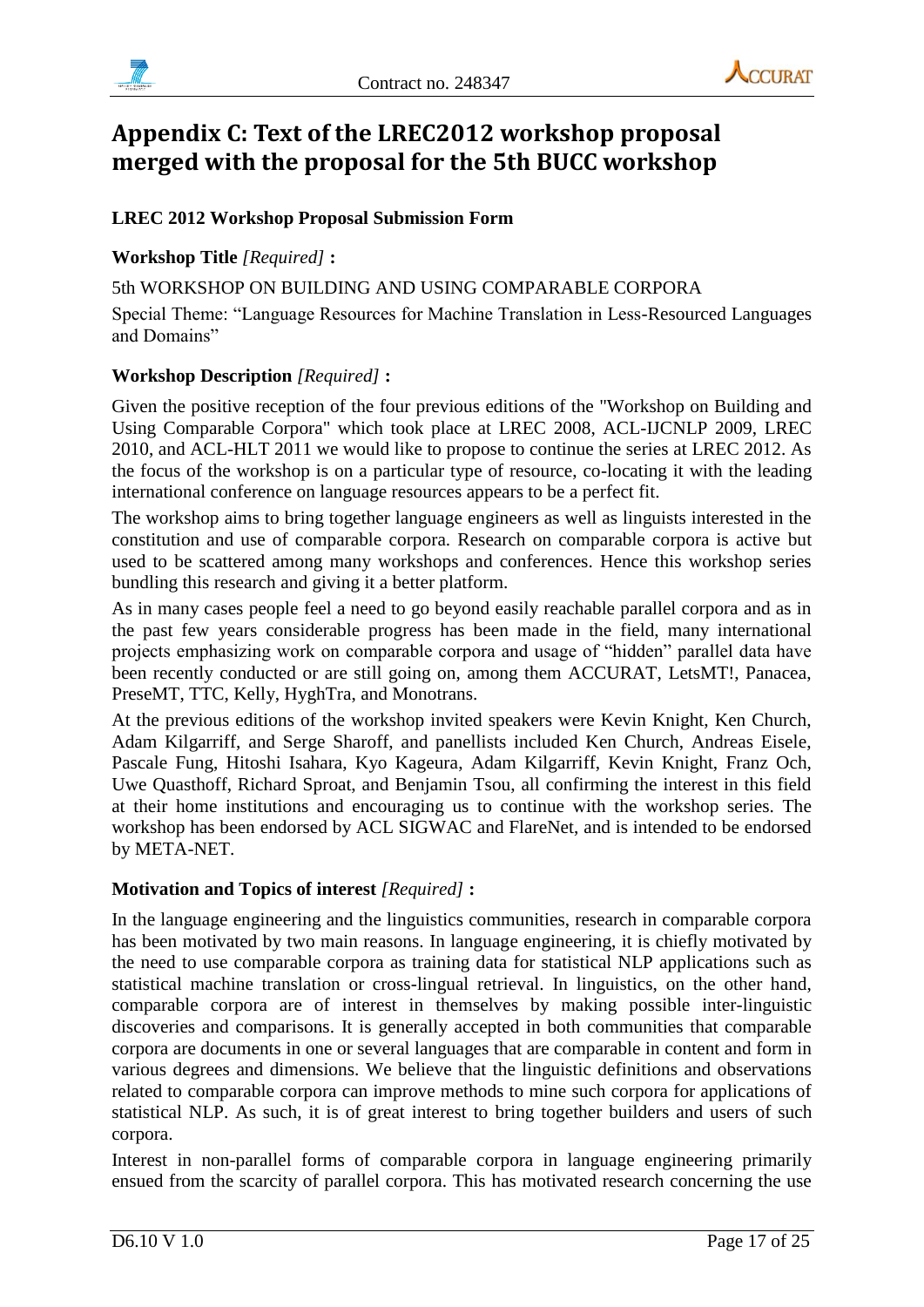



of comparable corpora: pairs of monolingual corpora selected according to the same set of criteria, but in different languages or language varieties. Non-parallel yet comparable corpora overcome the two limitations of parallel corpora, since sources for original, monolingual texts are much more abundant than translated texts. However, because of their nature, mining translations in comparable corpora is much more challenging than in parallel corpora. What constitutes a good comparable corpus, for a given task or per se, also requires specific attention: while the definition of a parallel corpus is fairly straightforward, building a nonparallel corpus requires control over the selection of source texts in both languages.

Parallel corpora are a key resource as training data for statistical machine translation, and for building or extending bilingual lexicons and terminologies. However, beyond a few language pairs such as English-French or English-Chinese and a few contexts such as parliamentary debates or legal texts, they remain a scarce resource, despite the creation of automated methods to collect parallel corpora from the Web. To exemplify such issues in a practical setting, this year's special focus will be on "Language Resources for Machine Translation in Less-Resourced Languages and Domains" with the aim of overcoming the shortage of parallel resources when building MT systems for less-resourced languages and domains, particularly by usage of comparable corpora for finding parallel data within and by reaching out for "hidden" parallel data. Lack of sufficient language resources for many language pairs and domains is currently one of the major obstacles in further advancement of machine translation.

We plan an invited panel where the coordinators of five major projects will present their work.

We solicit contributions including but not limited to the following topics:

Topics related to the special theme:

- \* comparable corpora usage
- \* comparable corpora processing tools/kits
- \* parallel corpora usage
- \* parallel corpora processing tools/platforms
- \* MT for less-resourced languages
- \* MT for less-resourced domains
- \* open source SMT systems (Moses, etc.)
- \* publicly available SMT

#### Building Comparable Corpora

- \* Human translations
- \* Automatic and semi-automatic methods
- \* Methods to mine parallel and non-parallel corpora from the Web
- \* Tools and criteria to evaluate the comparability of corpora
- \* Parallel versus non-parallel corpora, monolingual corpora
- \* Rare and minority languages
- \* Across language families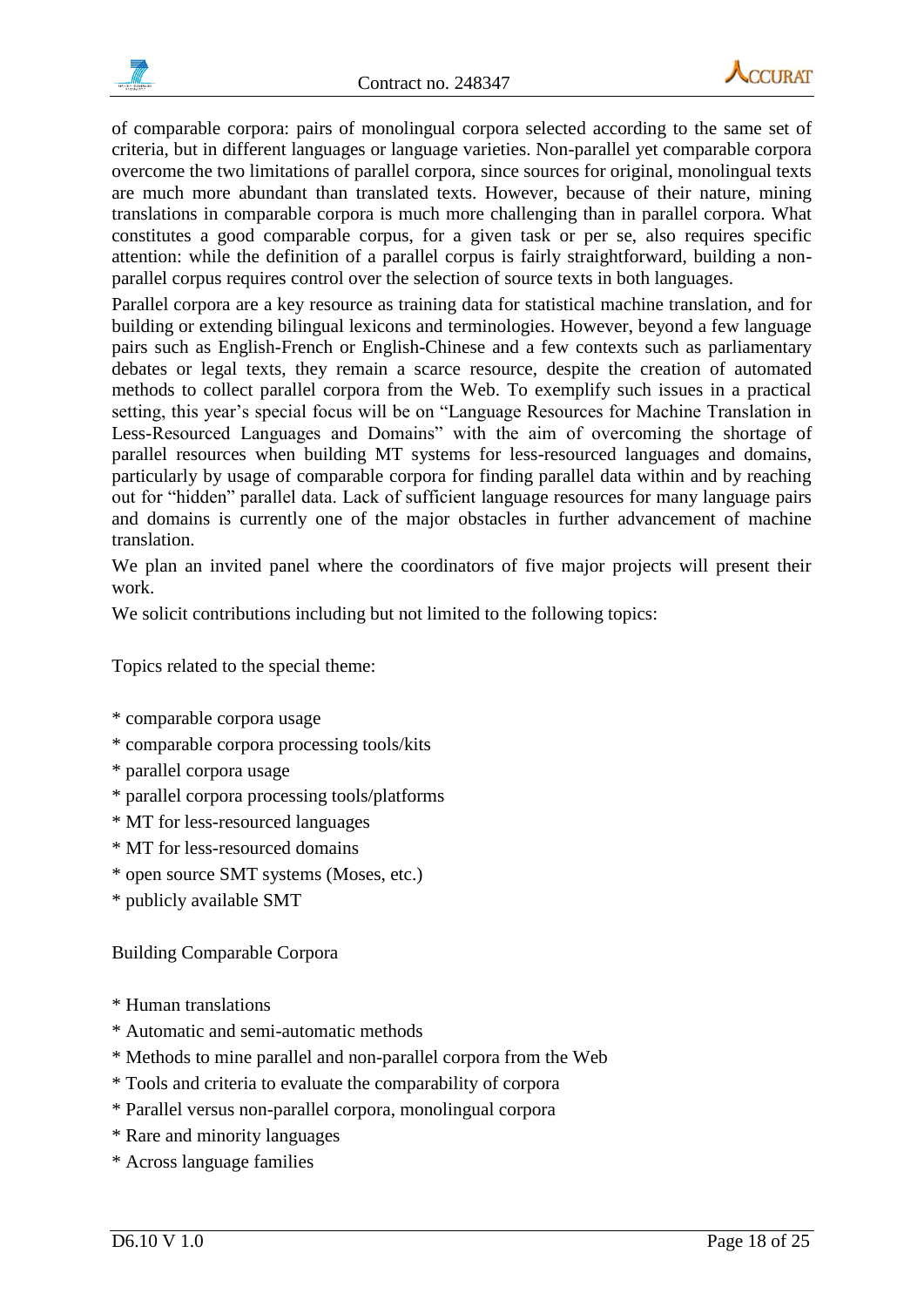



\* Multi-media/multi-modal comparable corpora

Applications of Comparable Corpora

- \* Human translations
- \* Language learning
- \* Cross-language information retrieval & document categorization
- \* Bilingual projections
- \* Machine translation
- \* Writing assistance

Mining from Comparable Corpora

- \* Extraction of parallel segments or paraphrases from comparable corpora
- \* Extraction of bilingual and multilingual translations of single words and multi-word expressions; proper names, named entities, etc.

#### **Summary of the Call :**

(See the final version of Call for Papers in the next section)

#### **Estimated Audience** *[Required]* **:**

Participation has been solid with more than 50 registered participants e.g. at LREC 2010 and at ACL-HLT 2011. As this year we expect additional participation from the members of the invited projects, our estimate is that registration numbers will further increase.

#### **Duration of the workshop** *[Required]* **:**

1 day (full day)

#### **Tentative Schedule :**

09:00 Session 1: Building and using comparable corpora. [5 presentations] 10:40 Coffee break 11:00 Session 2: Comparable Corpora for MT in less-resourced languages and domains [5 presentations] 13:00 Lunch break 14:00 Session 3: Identifying word translations in comparable corpora [5 presentations] 15:10 Coffee break 15:30 Session 4: Collaborative platforms for data sharing and MT system building [5 presentations] 17:30 Session 5: Evaluation of comparable corpora [5 presentations] 18:30 End of the workshop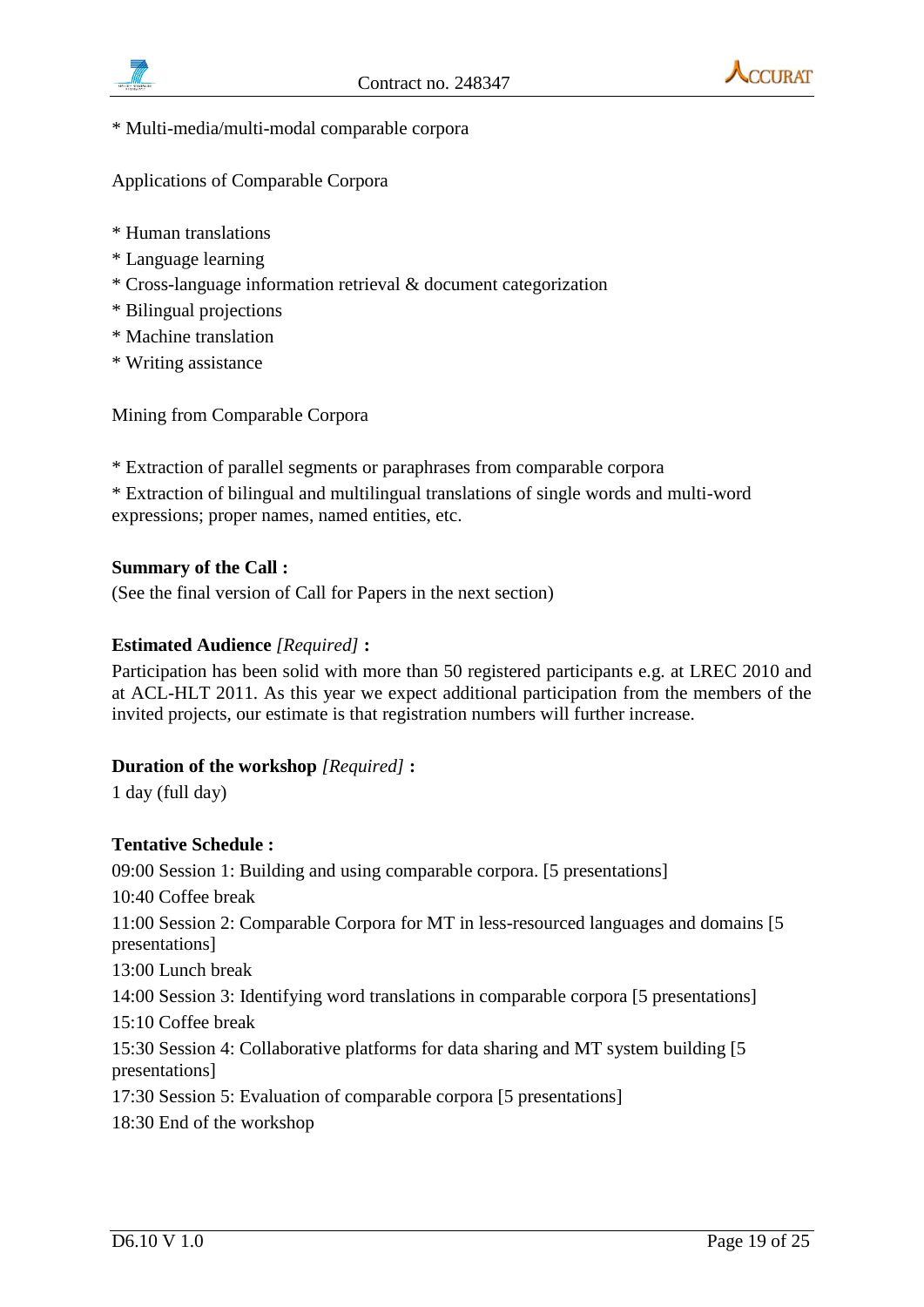



In the case of more applications the contributions could be shortened to 15 min and/or working time could be adapted.

### **Technical Requirements :**

Lecturing room for ca 40 participants LCD projector Internet access Depending on the room situation, a clipable microphone for the speakers and two handheld microphones for the audience (during discussion) and the panel would be helpful.

#### **Contact Person** *[Required]* **:**

Reinhard Rapp (Universities of Leeds and Mainz) Marko Tadić (University of Zagreb)

#### **Email Address of the Contact Person** *[Required]* **:**

reinhardrapp@gmx.de marko.tadic@ffzg.hr

### **Organizing Committee** *[Required]* **:**

Reinhard Rapp Marko Tadić Serge Sharoff Andrejs Vasiljevs Pierre Zweigenbaum

### **Programme Committee** *[If available]* **:**

The core of our reviewers has been rather stable over the years, so typically most of the past PC members are willing to serve again. In the following list members who already confirmed for 2012 are marked with an asterisk, other confirmations are pending.

- \* Srinivas Bangalore (AT&T Labs, USA)
- \* Caroline Barrière (National Research Council Canada)
- \* Chris Biemann (Microsoft / Powerset, San Francisco, USA)
- \* Lynne Bowker (University of Ottawa, Canada)
- \* Hervé Déjean (Xerox Research Centre Europe, Grenoble, France)
- \* Kurt Eberle (Lingenio, Heidelberg, Germany)
- \* Andreas Eisele (DFKI, Saarbrücken, Germany)
- \* Rob Gaizauskas (University of Sheffield, UK)
- \* Éric Gaussier (Université Joseph Fourier, Grenoble, France)
- \* Nikos Glaros (ILSP, Athens, Greece)
- \* Gregory Grefenstette (Exalead/Dassault Systemes, Paris, France)
- \* Silvia Hansen-Schirra (University of Mainz, Germany)
- \* Hitoshi Isahara (NICT, Tokyo, Japan)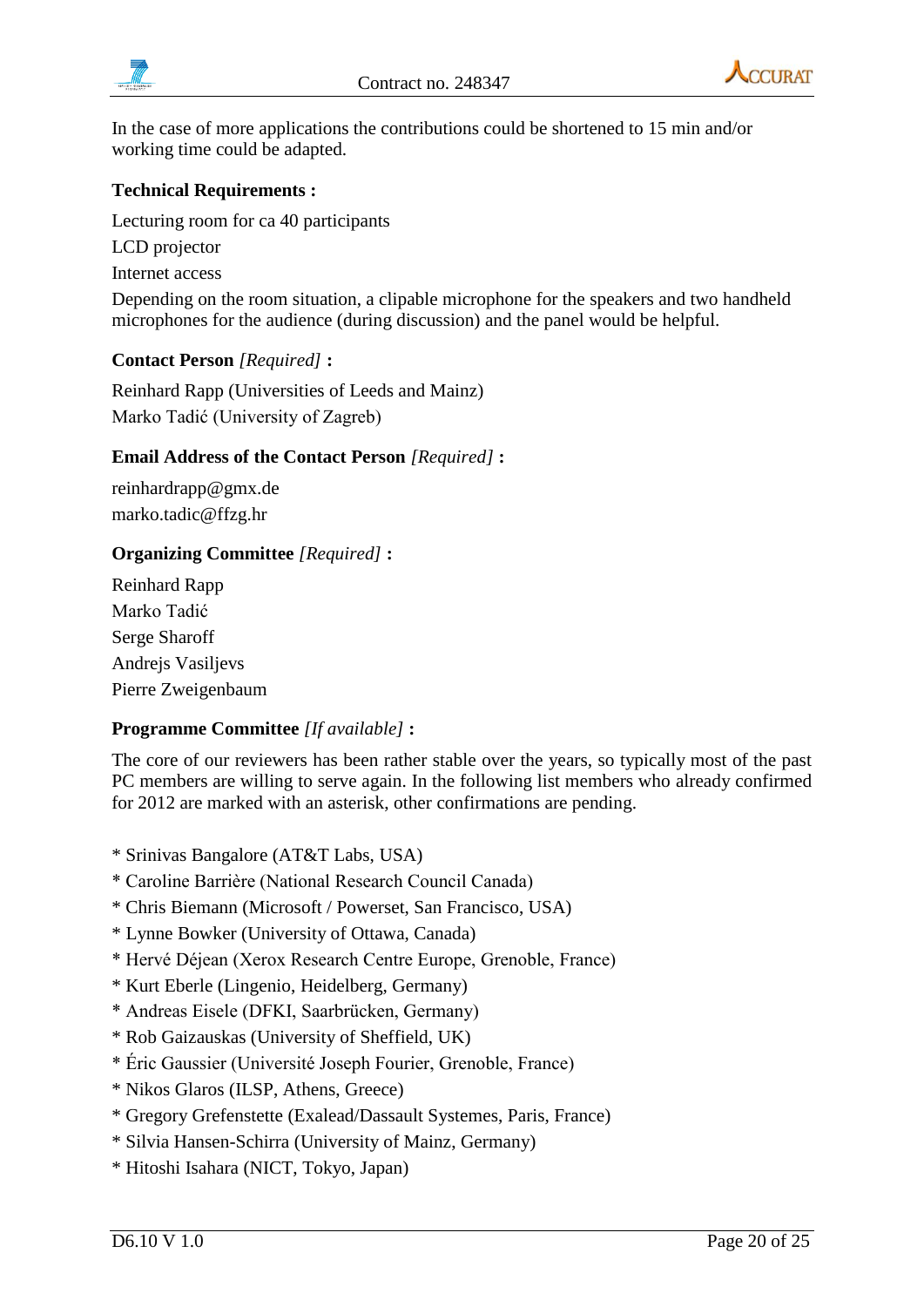



- \* Kyo Kageura (University of Tokyo, Japan)
- \* Adam Kilgarriff (Lexical Computing Ltd, UK)
- \* Natalie Kübler (Université Paris Diderot, France)
- \* Philippe Langlais (Université de Montréal, Canada)
- \* Tony McEnery (Lancaster University, UK)
- \* Emmanuel Morin (Université de Nantes, France)
- \* Dragos Stefan Munteanu (Language Weaver Inc., USA)
- \* Lene Offersgaard (University of Copenhagen, Denmark)
- \* Reinhard Rapp (University of Tarragona, Spain)
- \* Sujith Ravi (Yahoo! Research, USA)
- \* Serge Sharoff (University of Leeds, UK)
- \* Michel Simard (National Research Council Canada)
- \* Inguna Skadiņa (Tilde, Riga, Latvia)
- \* Jörg Tiedemann (University of Uppsala, Sweden)
- \* Dan Tufis (Romanian Academy, Bucharest, Romania)
- \* Oliver Wilson (University of Edinburgh, UK)
- \* Michael Zock (LIF, CNRS Marseille, France)
- \* Pierre Zweigenbaum (LIMSI-CNRS, Orsay, France)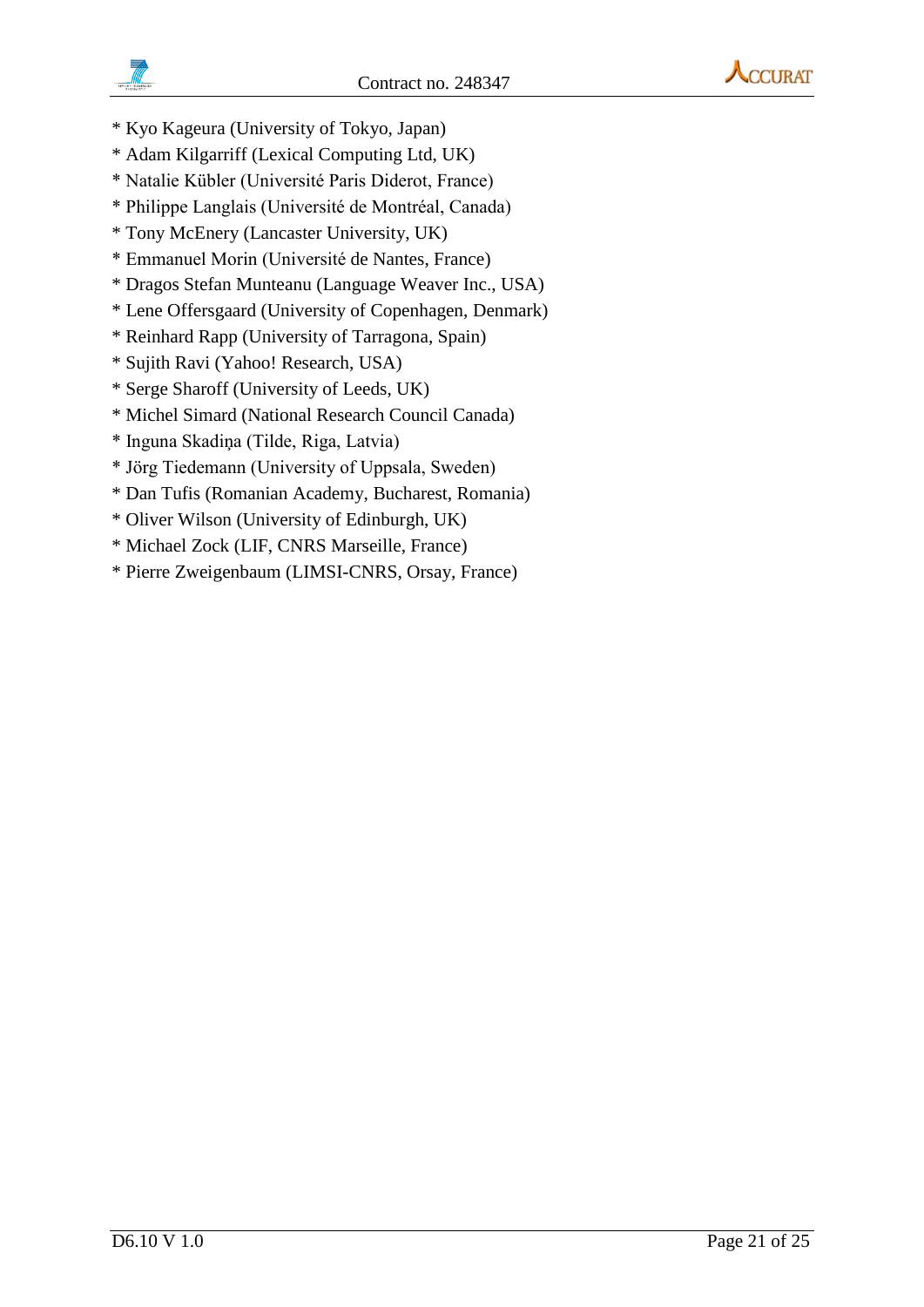



# <span id="page-21-0"></span>**Appendix D: The final Call for Papers of the merged LREC2012 workshop**

The final CfP was issued on 2011-12-23 to the following mailing lists:

- corpora@uib.no
- bionlp@lists.ccs.neu.edu
- lr\_egroup@mail.iiit.ac.in
- nodali@helsinki.fi
- acl@aclweb.org
- sentproc@lists.qc.cuny.edu
- sigsemitic@cs.um.edu.mt
- sigann@cs.vassar.edu
- ln-request@cines.fr
- researchers@pascal-network.org
- slavicorp@chopin.ipipan.waw.pl
- slavicling@utlists.utexas.edu

The text of the Cfp follows:

Apologies for multiple postings Please distribute to colleagues

5th WORKSHOP ON BUILDING AND USING COMPARABLE CORPORA

============================================================

============================================================

 Language Resources for Machine Translation in Less-Resourced Languages and Domains

 Co-located with LREC 2012 Lütfi Kirdar Istanbul Exhibition and Congress Centre Saturday, 26 May 2012

DEADLINE FOR PAPERS: 15 February 2012

<http://hnk.ffzg.hr/5bucc2012>

Endorsed by

\* ACL SIGWAC (Special Interest Group on Web as Corpus)

\* FLaReNet (Fostering Language Resources Network)

#### MOTIVATION

In the language engineering and the linguistics communities, research in comparable corpora has been motivated by two main reasons. In language engineering, it is chiefly motivated by the need to use comparable corpora as training data for statistical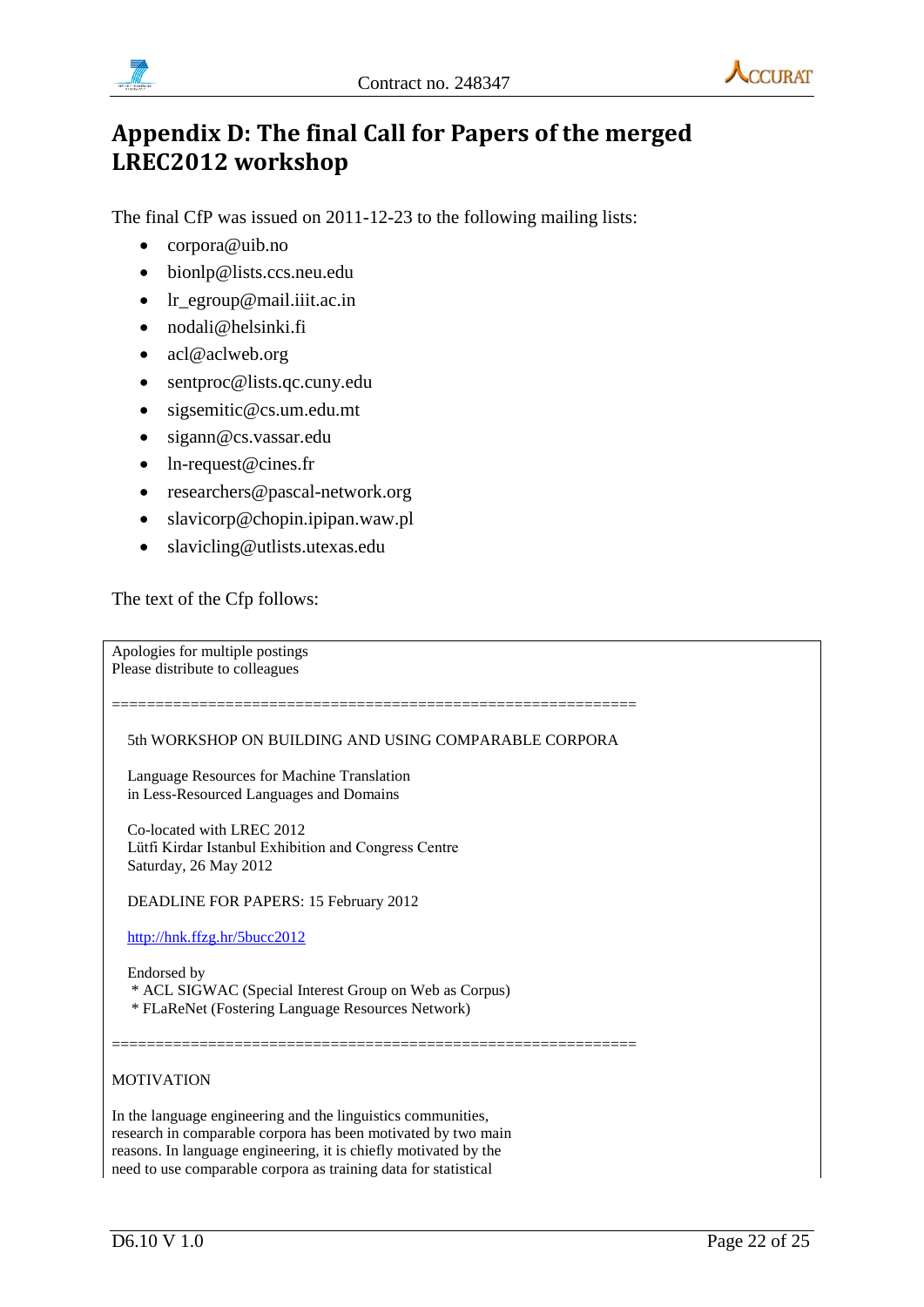



NLP applications such as statistical machine translation or cross-lingual retrieval. In linguistics, on the other hand, comparable corpora are of interest in themselves by making possible inter-linguistic discoveries and comparisons. It is generally accepted in both communities that comparable corpora are documents in one or several languages that are comparable in content and form in various degrees and dimensions. We believe that the linguistic definitions and observations related to comparable corpora can improve methods to mine such corpora for applications of statistical NLP. As such, it is of great interest to bring together builders and users of such corpora.

The scarcity of parallel corpora has motivated research concerning the use of comparable corpora: pairs of monolingual corpora selected according to the same set of criteria, but in different languages or language varieties. Non-parallel yet comparable corpora overcome the two limitations of parallel corpora, since sources for original, monolingual texts are much more abundant than translated texts. However, because of their nature, mining translations in comparable corpora is much more challenging than in parallel corpora. What constitutes a good comparable corpus, for a given task or per se, also requires specific attention: while the definition of a parallel corpus is fairly straightforward, building a non-parallel corpus requires control over the selection of source texts in both languages.

Parallel corpora are a key resource as training data for statistical machine translation, and for building or extending bilingual lexicons and terminologies. However, beyond a few language pairs such as English-French or English-Chinese and a few contexts such as parliamentary debates or legal texts, they remain a scarce resource, despite the creation of automated methods to collect parallel corpora from the Web. To exemplify such issues in a practical setting, this year's special focus will be on

 Language Resources for Machine Translation in Less-Resourced Languages and Domains

with the aim of overcoming the shortage of parallel resources when building MT systems for less-resourced languages and domains, particularly by usage of comparable corpora for finding parallel data within and by reaching out for "hidden" parallel data. Lack of sufficient language resources for many language pairs and domains is currently one of the major obstacles in further advancement of machine translation.

#### **TOPICS**

We solicit contributions including but not limited to the following topics:

Topics related to the special theme:

- \* comparable corpora use in MT
- \* comparable corpora processing tools/kits for MT
- \* parallel corpora usage
- \* parallel corpora processing tools/platforms
- \* MT for less-resourced languages
- \* MT for less-resourced domains
- \* open source SMT systems (Moses, etc.)
- \* publicly available SMT

Building Comparable Corpora: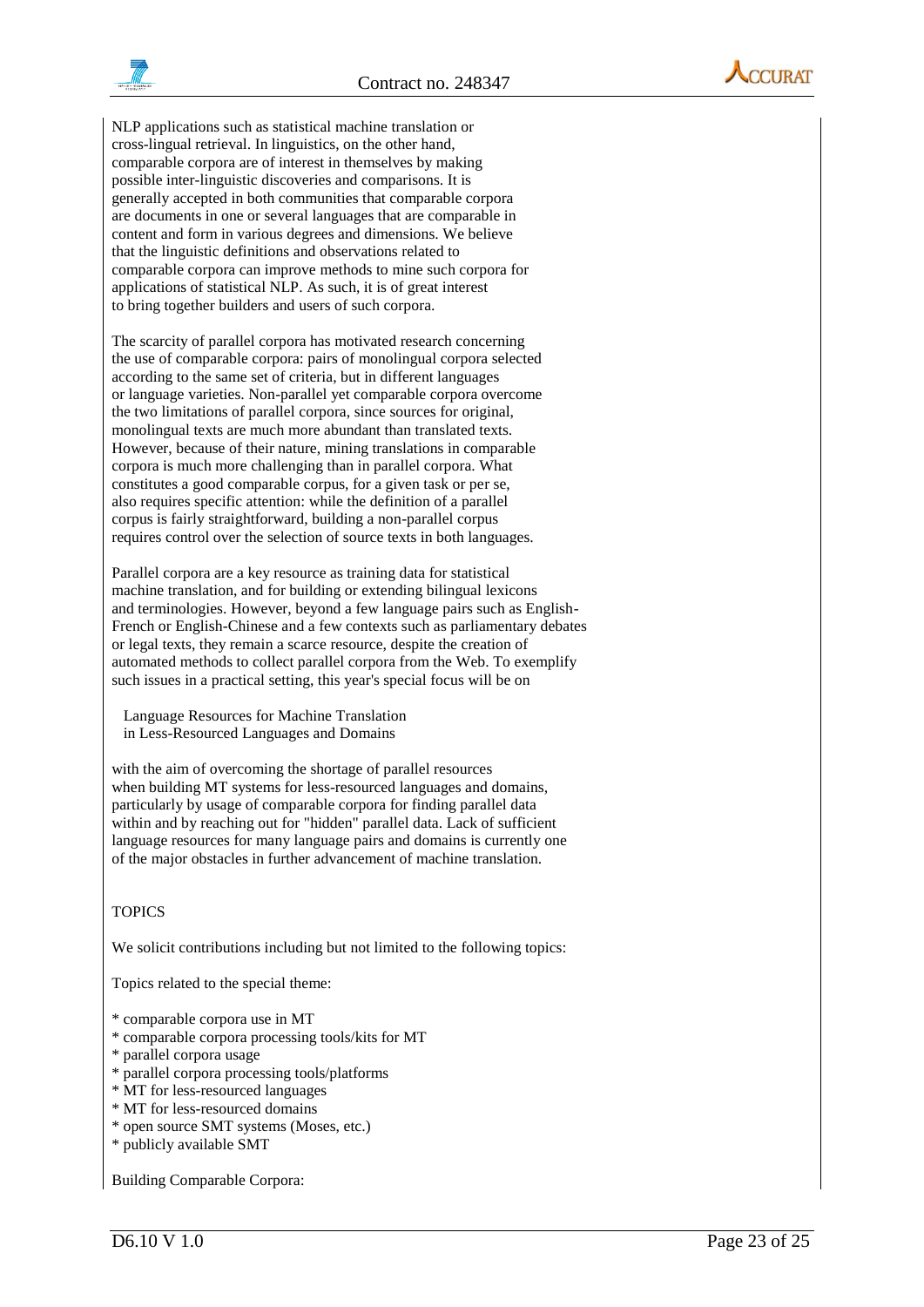





- \* Human translations
- \* Automatic and semi-automatic methods
- \* Methods to mine parallel and non-parallel corpora from the Web
- \* Tools and criteria to evaluate the comparability of corpora
- \* Parallel vs non-parallel corpora, monolingual corpora
- \* Rare and minority languages
- \* Across language families
- \* Multi-media/multi-modal comparable corpora

Applications of comparable corpora:

- \* Human translations
- \* Language learning
- \* Cross-language information retrieval & document categorization
- \* Bilingual projections
- \* Machine translation
- \* Writing assistance

#### Mining from Comparable Corpora:

- \* Extraction of parallel segments or paraphrases from comparable corpora
- \* Extraction of bilingual and multilingual translations of single words and multi-word expressions; proper names, named entities, etc.

#### IMPORTANT DATES (TENTATIVE)

15 February 2012 Deadline for submission of full papers 10 March 2012 Notification of acceptance 20 March 2012 Camera-ready papers due 26 May 2012 Workshop date

#### SUBMISSION INFORMATION

Papers should follow the LREC main conference formatting details (to be announced on the conference website [http://www.lrec-conf.org/lrec2012/\)](http://www.lrec-conf.org/lrec2012/) and should be submitted as a PDF-file of no more than ten pages via the START workshop manager:<https://www.softconf.com/lrec2012/BUCC2012/> Reviewing will be double blind, so the papers should not reveal the authors' identity. Accepted papers will be published in the workshop proceedings.

Double submission policy: Parallel submission to other meetings or publications are possible but must be immediately notified to the workshop organizers.

When submitting a paper through the START page, authors will be asked to provide information about the resources that have been used for the work described in their paper or are an outcome of their research. For details on this initiative, please refer to

[http://www.lrec-conf.org/lrec2012/?LRE-Map-2012.](http://www.lrec-conf.org/lrec2012/?LRE-Map-2012)

Authors will also be asked to contribute to the Language Library, the new initiative of LREC 2012.

For further information, please contact Reinhard Rapp reinhardrapp (at) gmx (dot) de or Marko Tadic marko.tadic (at) ffzg (dot) hr